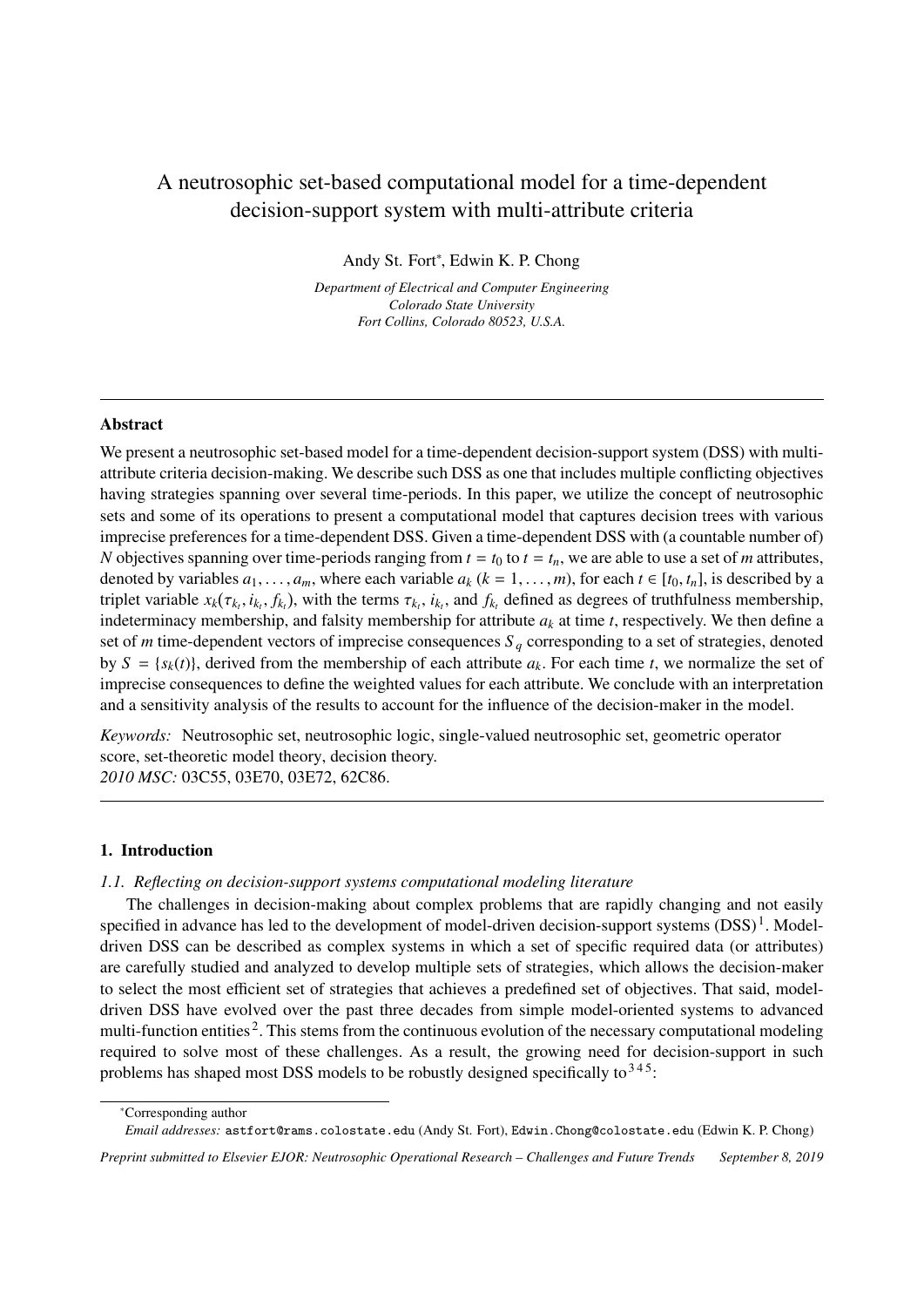- facilitate dynamic decision processes through the use of a series of attributes to reach a set of strategies.
	- Interdependency between each of the attributes and their consequent strategies is accounted for and supported.
	- Each strategy is then capable of affecting future attributes and/or strategies at some later time.
- support rather than just automate decision-making.
	- Some DSS models will make decisions based on predefined rules in the environment where the DSS operates. However, in the most complex situations, many of those rules may not be as relevant as originally thought of. Thus, the best DSS models are also capable of presenting the decision-maker with relevant information about each strategy and how it aligns with the corresponding objective(s). In the end, the decision-maker will select the best set of strategies.
- be able to respond quickly to the changing needs of decision-makers.
	- DSS models must support a body of knowledge for the  $DSS<sup>45</sup>$ ; which is best described as allowing a record-keeping capability that can present information on an ad hoc basis in both standardized and customized reports, a capability for selecting a desired subset of stored strategies for either presentation or for deriving new strategies, and must be designed to interact directly with a decision-maker in such a way that the user has a flexible choice and sequence of knowledge-management activities<sup>56</sup>.

In light of those stated specifications above, efficient model-driven DSS serve as critical tools for the decision-maker, in that they facilitate him/her with the ability to select the best strategies based on any given set of attributes in the present, foresee consequences in the future, and present ad hoc information on each strategy's alignment with each of the given objectives at any given time. Moreover, in more complex situations, such as having multiple conflicting objectives spanning over several time-periods, ranging from  $t_0$  to  $t_n$ , and a predefined set of attributes (and the weights and uncertainty surrounding them) that are allowed to change over time; model-driven DSS have been developed to help identify optimal strategies by using *interactive multi-objective simulated annealing*<sup>1</sup> or *imprecise multi-attribute additive modeling*<sup>7</sup> . In both cases, each attribute is assigned an absolute weight value so that at each point in time, the decision-maker is able to evaluate its importance or preference over other attributes at that point in time. In contrast, each attribute can also be set to a different weight value at each time *t*,  $(t \in [t_0, t_n])$ , as more data become available<sup>8</sup>.<br>Either way, it becomes very difficult to assess each attribute (whether by the decision-maker's prefer Either way, it becomes very difficult to assess each attribute (whether by the decision-maker's preference; the attribute's importance; or the attribute's relevance, at time *t*) when presented with a sufficiently large amount of attributes or time units within the  $[t_0, t_n]$  interval. Consequently, since most multi-attribute DSS models use a finite large amount of attributes (time-dependent or not), we approach this problem using a neutrosophic set-based computational model, as described in more detail in section 2. In our model, rather than restricting each individual attribute to a weighting value, we first define three categories of membership (truthfulness τ, indeterminacy *<sup>i</sup>*, and falsity *<sup>f</sup>*); then, we assign each attribute a time-dependent triplet variable  $x(\tau_t, i_t, f_t)$ , meaning whether that attribute holds true, indeterminate, or false at time *t*; and a strategy is then developed based on the membership of that attribute at time *t*. This allows us to only need to kn able  $x(\tau_t, t_t, f_t)$ , meaning whether that attribute holds true, indeterminate, or laise at time  $t$ ; and a strategy is then developed based on the membership of that attribute at time  $t$ . This allows us to only need to kn what the membership of the attribute is at time *t*, and therefore affords us the ability to bypass the need to evaluate each attribute individually by preference, importance, or relevance, at each time *t*, as mentioned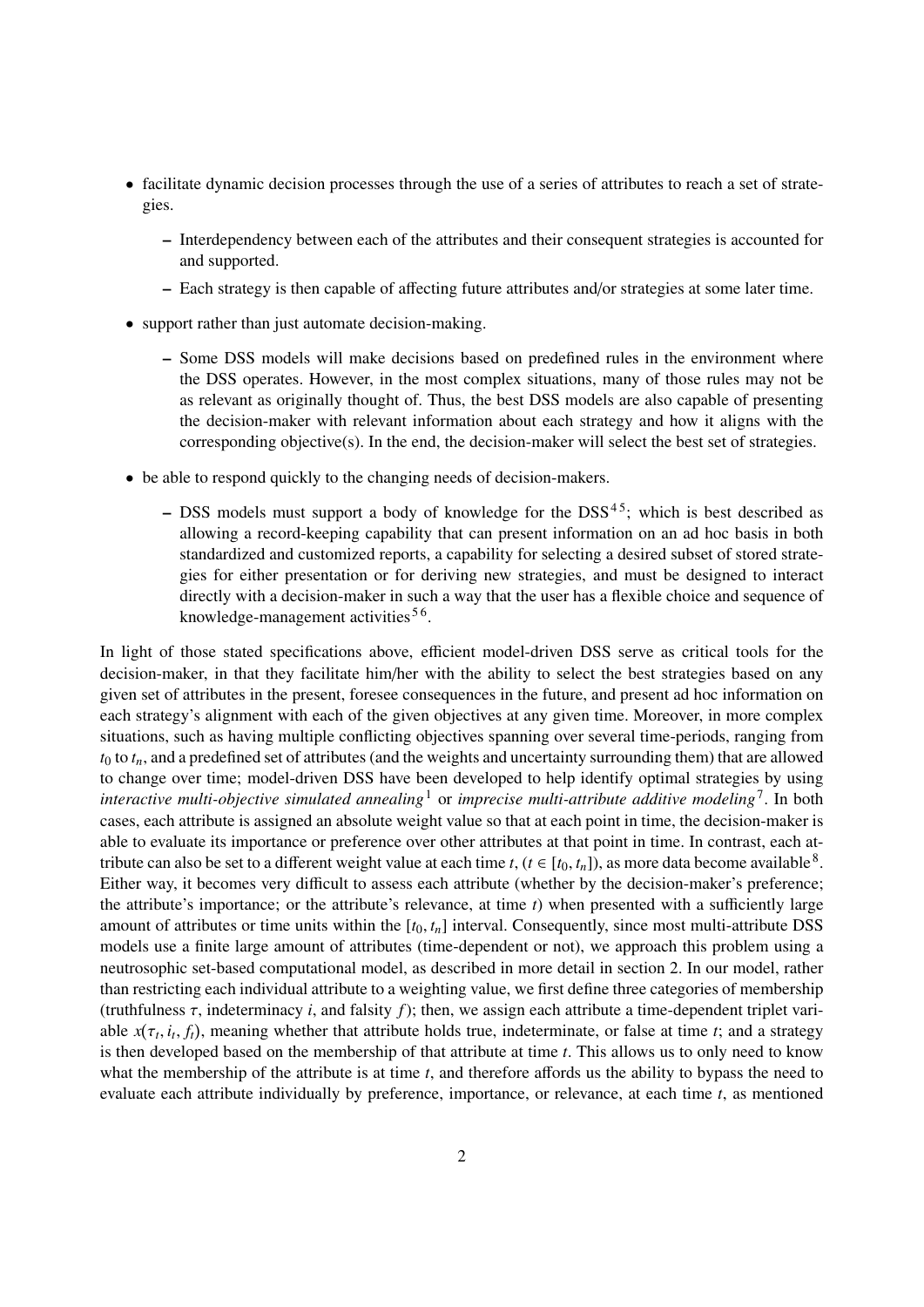above. Such model is a neutrosophic set-based model, derived from the neutrosophic theory. The next subsection (Subsection 1.2) highlights the main properties of neutrosophic logic and derived neutrosophic sets deemed necessary for the development of our model.

## *1.2. Reflecting on neutrosophic sets literature*

Neutrosophic sets derive from neutrosophy which studies the origin, nature, and scope of neutralities, as well as their interactions with different ideational spectra<sup>9</sup>. Since decision-making involves the analysis of a finite set of alternatives described in terms of evaluative criteria, neutrosophic sets can be useful in the development of DSS models. As a result, we define the general concepts and operations on neutrosophic sets.

# *1.2.1. General concepts of neutrosophic sets*

**Definition 1.1.** *(Neutrosophic set)*<sup>*10*</sup> *Let A be a subset of a universe of discourse* U. Each element  $x \in U$ *has degrees of truthful membership, indeterminacy membership, and falsity membership in A, which are*  $subsets of the\ hyperreal\ interval\ ]$ <sup>-</sup>0, 1<sup>+</sup>[*. The notation*  $x(\tau, i, f) \in A$  means that

- *the degree of truthfulness of x in A is the neutrosophic component* τ*;*
- *the degree of indeterminacy of x in A is the neutrosophic component i;*
- *the degree of falsity of x in A is the neutrosophic component f .*

*A is called neutrosophic set, whereas* τ, *<sup>i</sup>*, *f are called neutrosophic components of the element x with respect to A.*

From Definition 1.1, the *superior sum* of the scalar neutrosophic components, namely *nsup*, is defined as  $n_{sup} = \sup(\tau) + \sup(i) + \sup(f)$  and may be as high as 3 or 3<sup>+</sup>, while the *inferior sum* of the components<br>is defined as  $n_i \leq \inf(\tau) + \inf(f) + \inf(f)$  which may be as low as  $\tau$ 0 or 0. The notion of neutrosophic set is defined as  $n_{inf} = \inf(\tau) + \inf(i) + \inf(f)$ , which may be as low as  $\tau$  or 0. The notion of neutrosophic set was introduced by Florentin Smarandache in 1995 as a generalization of intuitionistic fuzzy set $910$  when  $n_{sup}$  = 1, of intuitionistic set<sup>11</sup> when  $n_{sup}$  < 1, and of paraconsistent set<sup>12</sup> when  $n_{sup}$  > 1. The main distinctions between neutrosophic sets and intuitionistic fuzzy sets are the facts that (a) in neutrosophic sets,  $n_{sup}$  does not necessarily equal to 1, and can be any number in the range  $]$ <sup>-</sup> $0,3$ <sup>+</sup> $[$  in order to allow<br>the characterization of incomplete or paraconsistent information; and (b) in neutrosophic sets, one uses the characterization of incomplete or paraconsistent information; and (b) in neutrosophic sets, one uses the non-standard interval ]<sup>−</sup>0, 1<sup>+</sup>[ for the neutrosophic components in order to differentiate between absolute<br>membership (denoted by 1<sup>+</sup>) and relative membership (denoted by 1), while the standard interval [0, 1] is membership (denoted by  $1^+$ ) and relative membership (denoted by 1), while the standard interval [0, 1] is used in intuitionistic fuzzy sets<sup>9</sup> used in intuitionistic fuzzy sets $9$ .

**Definition 1.2.** *(Complement)*<sup>9</sup> *Given a neutrosophic set A, for all x*  $\in \mathbb{U}$  *such that*  $x(\tau_A, i_A, f_A) \in A$ *, the complement of A, denoted cA, is defined by*

$$
\tau_{c_A} = 1 - \tau_A; \tag{1}
$$

$$
i_{c_A} = 1 - i_A; \tag{2}
$$

$$
f_{c_A} = 1 - f_A. \tag{3}
$$

**Definition 1.3.** *(Containment) Given neutrosophic sets*  $A_1$  *and*  $A_2$ *, for all*  $x \in \mathbb{U}$  *such that*  $x(\tau_{A1}, i_{A1}, f_{A1}) \in$ *A*<sub>1</sub> *and x*( $τ_{A2}$ *, i<sub>A2</sub>*,  $f_{A2}$ ) ∈  $A_{2}$ *, A*<sub>1</sub> ⊆  $A_{2}$  *if and only if* 

$$
\inf(\tau_{A_1}) \le \inf(\tau_{A_2}), \sup(\tau_{A_1}) \le \sup(\tau_{A_2});\tag{4}
$$

$$
\inf(f_{A_1}) \ge \inf(f_{A_2}), \sup(f_{A_1}) \ge \sup(f_{A_2}).
$$
 (5)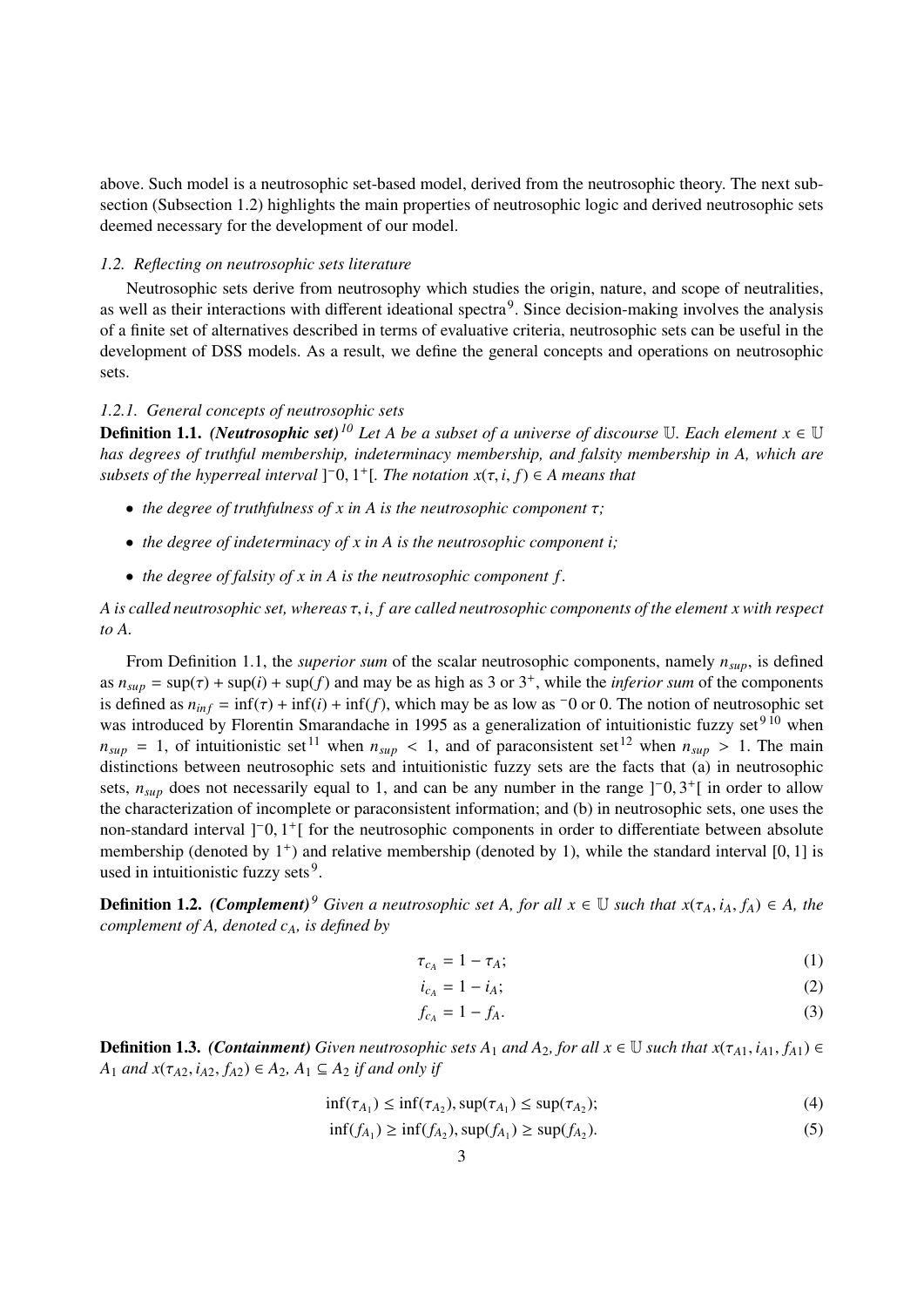**Definition 1.4.** *(Union) Given neutrosophic sets*  $A_1$  *and*  $A_2$ *, for all*  $x \in \mathbb{U}$  *such that*  $x(\tau_{A1}, i_{A1}, f_{A1}) \in A_1$  *and*  $x(\tau_{A2}, i_{A2}, f_{A2}) \in A_2$ , the neutrosophic components of x with respect to the union  $A_3 = A_1 \cup A_2$  are defined *as*

$$
\tau_{A_3} = \tau_{A_1} + \tau_{A_2} - \tau_{A_1} \times \tau_{A_2};
$$
\n(6)

$$
i_{A_3} = i_{A_1} + i_{A_2} - i_{A_1} \times i_{A_2};\tag{7}
$$

$$
f_{A_3} = f_{A_1} + f_{A_2} - f_{A_1} \times f_{A_2}.
$$
 (8)

**Definition 1.5.** *(Intersection) Given neutrosophic sets*  $A_1$  *and*  $A_2$ *, for all*  $x \in \mathbb{U}$  *such that*  $x(\tau_{A1}, i_{A1}, f_{A1}) \in$  $A_1$  *and*  $x(\tau_{A2}, i_{A2}, f_{A2}) \in A_2$ , the neutrosophic components of x with respect to the intersection  $A_3 = A_1 \cap A_2$ *are defined as*

$$
\tau_{A_3} = \tau_{A_1} \times \tau_{A_2};\tag{9}
$$

$$
i_{A_3} = i_{A_1} \times i_{A_2};\tag{10}
$$

$$
f_{A_3} = f_{A_1} \times f_{A_2}.
$$
 (11)

**Definition 1.6.** *(Single-valued neutrosophic set)*<sup>913</sup> *Let*  $u \subset \mathbb{U}$  *be a space of points (or objects), given a neutrosophic set A in u, for all*  $x \in u$  *such that*  $x(\tau, i, f) \in A$ , A is a single-valued neutrosophic set (SVNS) if *and only if*  $\tau$ *, i, and*  $f \in [0, 1]$ *.* 

From Definition 1.6, there is no restriction on the  $n_{inf}$  and  $n_{sup}$  values, which may be as low as 0 and as high as 3, respectively. Moreover, if *u* is continuous, for all  $x \in u$ , the SVNS *A* can be written as

$$
A = \left\{ \int_{u} \langle x : \tau_A, i_A, f_A \rangle, x \in u \right\}
$$
 (12)

Otherwise, if *u* is discrete, again, for all  $x \in u$ , A become

$$
A = \left\{ \sum_{j=1}^{N} \left\langle x_j : \tau_A, i_A, f_A \right\rangle, x_j \in u \right\}
$$
 (13)

For simplicity, we use the simple notation for a SVNS *A* using Definition 1.6:  $A = \{ \langle x : \tau, i, f \rangle, x \in u \}.$ 

*1.2.2. Operations on single-valued neutrosophic sets*

The following definitions highlight the set-theoretic operations on SVNSs.

**Definition 1.7.** <sup>13</sup> *Given a SVNS A* = { $\langle x : \tau_A, i_A, f_A \rangle, x \in u$ }; then,

*1. the complement of A is given by*

$$
c_A = \{ \langle x : f_A, 1 - i_A, \tau_A \rangle, x \in u \}. \tag{14}
$$

*2. for*  $\lambda > 0$ *, we have* 

$$
\lambda \times A = \{ \langle x : 1 - (1 - \tau_A)^{\lambda}, i_A^{\lambda}, f_A^{\lambda} \rangle, x \in u \};
$$
\n(15)

$$
A^{\lambda} = \{ (x : \tau_A^{\lambda}, 1 - (1 - i_A)^{\lambda}, 1 - (1 - f_A)^{\lambda}), x \in u \}.
$$
 (16)

**Definition 1.8.** <sup>91314</sup> Given 2 SVNSs  $A_1 = \{ \langle x : \tau_{A_1}, i_{A_1}, f_{A_1} \rangle, x \in u \}$  and  $A_2 = \{ \langle x : \tau_{A_2}, i_{A_2}, f_{A_2} \rangle, x \in u \}$ ; *then,*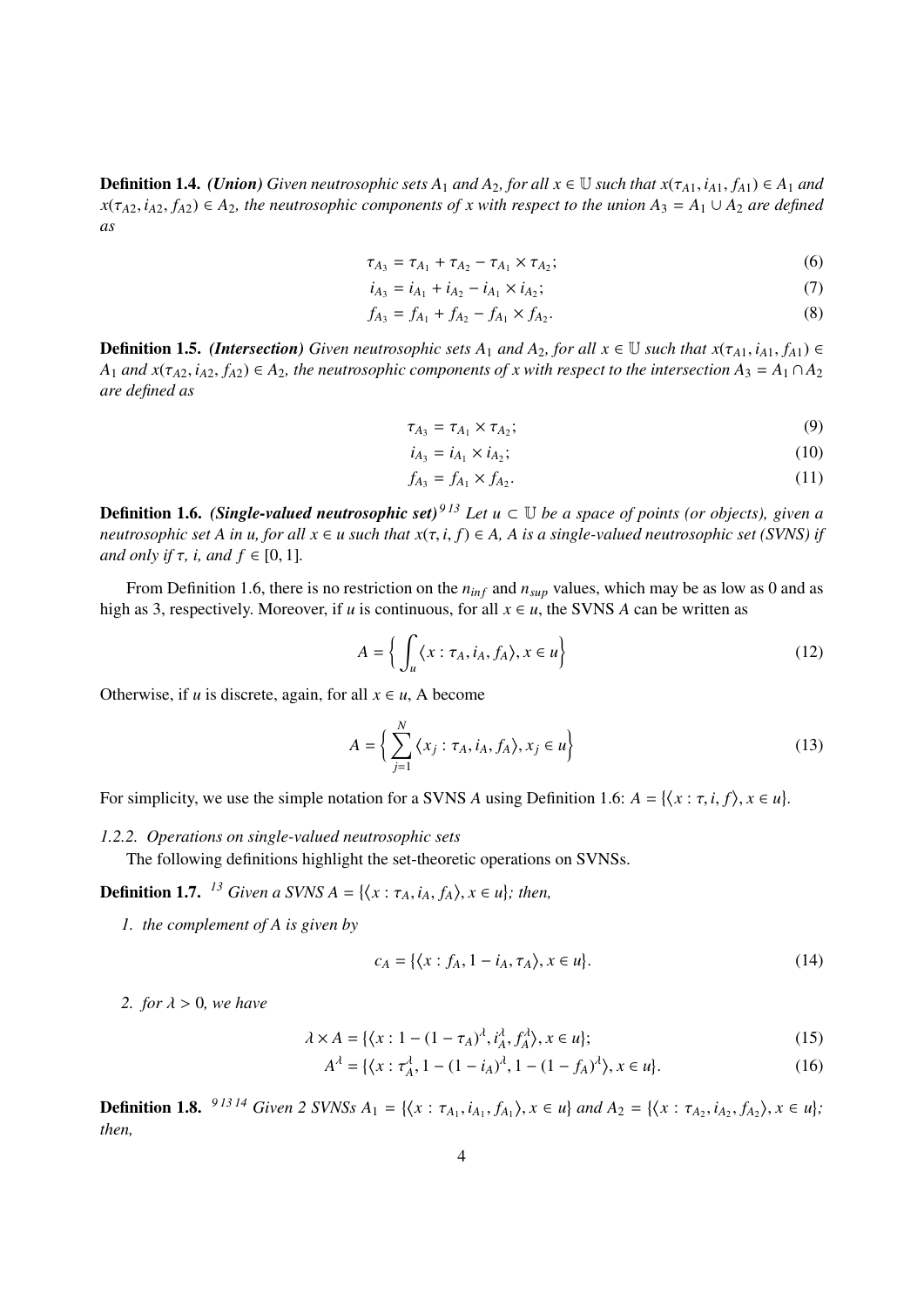*I.*  $A_1$  ⊆  $A_2$  *if and only if* 

$$
\tau_{A_1} \le \tau_{A_2}, i_{A_1} \ge i_{A_2}, f_{A_1} \ge f_{A_2}.\tag{17}
$$

2.  $A_1 = A_2$  *if and only if* 

$$
\tau_{A_1} = \tau_{A_2}, i_{A_1} = i_{A_2}, f_{A_1} = f_{A_2}.
$$
\n(18)

*3. A*<sub>3</sub> = *A*<sub>1</sub> ∪ *A*<sub>2</sub> *is defined by* 

$$
A_3 = \{ \langle x : \max(\tau_{A_1}, \tau_{A_2}), \min(i_{A_1}, i_{A_2}), \min(j_{A_1}, j_{A_2}) \rangle, x \in u \}. \tag{19}
$$

*4.*  $A_3 = A_1 ∩ A_2$  *is defined by* 

$$
A_3 = \{ \langle x : \min(\tau_{A_1}, \tau_{A_2}), \max(i_{A_1}, i_{A_2}), \max(j_{A_1}, j_{A_2}) \rangle, x \in u \}. \tag{20}
$$

*5.*  $A_3 = A_1 + A_2$  *is defined by* 

$$
A_3 = \{ \langle x : \tau_{A_1} + \tau_{A_2} - \tau_{A_1} \tau_{A_2}, i_{A_1} i_{A_2}, f_{A_1} f_{A_2} \rangle, x \in u \}. \tag{21}
$$

6.  $A_3 = A_1 \times A_2$  *is defined by* 

$$
A_3 = \{ \langle x : \tau_{A_1} \tau_{A_2}, i_{A_1} + i_{A_2} - i_{A_1} i_{A_2}, f_{A_1} + f_{A_2} - f_{A_1} f_{A_2} \rangle, x \in u \}. \tag{22}
$$

**Definition 1.9.** <sup>13</sup> Given a SVNS  $A = \{ \langle x : \tau_A, i_A, f_A \rangle, x \in u \}$ , then the score function  $\sigma : u \mapsto [-1, 1]$ ,<br>accuracy function  $\alpha : u \mapsto [-1, 1]$ , and certainty function  $u : u \mapsto [0, 1]$  of A are defined as *accuracy function*  $\alpha : u \mapsto [-1, 1]$ *, and certainty function*  $v : u \mapsto [0, 1]$  *of A are defined as* 

$$
\sigma(A) = \frac{2 + \tau_A - i_A - f_A}{3};\tag{23}
$$

$$
\alpha(A) = \tau_A - f_A; \tag{24}
$$

$$
\upsilon(A) = \tau_A. \tag{25}
$$

 $\Box$ 

As an extension<sup>13</sup> of Definition 1.9, using the 2 SVNSs  $A_1$  and  $A_2$  from Definition 1.8, if  $\sigma(A_1) > \sigma(A_2)$ , then  $A_1 > A_2$ . Moreover, if  $\sigma(A_1) = \sigma(A_2)$  and  $\alpha(A_1) > \alpha(A_2)$ , then  $A_1 > A_2$ . Furthermore, assuming that  $\sigma(A_1) = \sigma(A_2)$  and  $\alpha(A_1) = \alpha(A_2)$ , if  $\nu(A_1) > \nu(A_2)$ , then  $A_1 > A_2$ . Conversely, if  $\sigma(A_1) = \sigma(A_2)$ ,  $\alpha(A_1) = \alpha(A_2)$ , and  $\nu(A_1) = \nu(A_2)$ , then  $A_1 = A_2$ .

**Remark 1.1.** For a zero set, denoted as 
$$
0_N = \{ \langle x : 0, 1, 1 \rangle, x \in u \}
$$
,  $\sigma(0_N) = 0$ ,  $\alpha(0_N) = -1$ , and  $\upsilon(0_N) = 0$ .

*Proof.* We hold this proof to be self-evident.

**Definition 1.10.** *(Truth- and falsity-favorite)*<sup>9</sup> *Given a SVNS*  $A_1 = \{ \langle x : \tau_{A_1}, i_{A_1}, f_{A_1} \rangle, x \in u \}$ , then the<br>SVNS  $A_2$  whose neutrosophic components are related to  $A_2$  is a *SVNS A*2*, whose neutrosophic components are related to A*<sup>1</sup> *is a*

*1. truth-favorite of*  $A_1$  *and is denoted by*  $A_2 = \Delta A_1$  *if and only if* 

$$
A_2 = \{ \langle x : \min(\tau_{A_1} + i_{A_1}, 1), 0, f_{A_1} \rangle, x \in u \}. \tag{26}
$$

2. *falsity-favorite of*  $A_1$  *and is denoted by*  $A_2 = \nabla A_1$  *if and only if* 

$$
A_2 = \{ \langle x : \tau_{A_1}, 0, \min(i_{A_1} + f_{A_1}, 1) \rangle, x \in u \}. \tag{27}
$$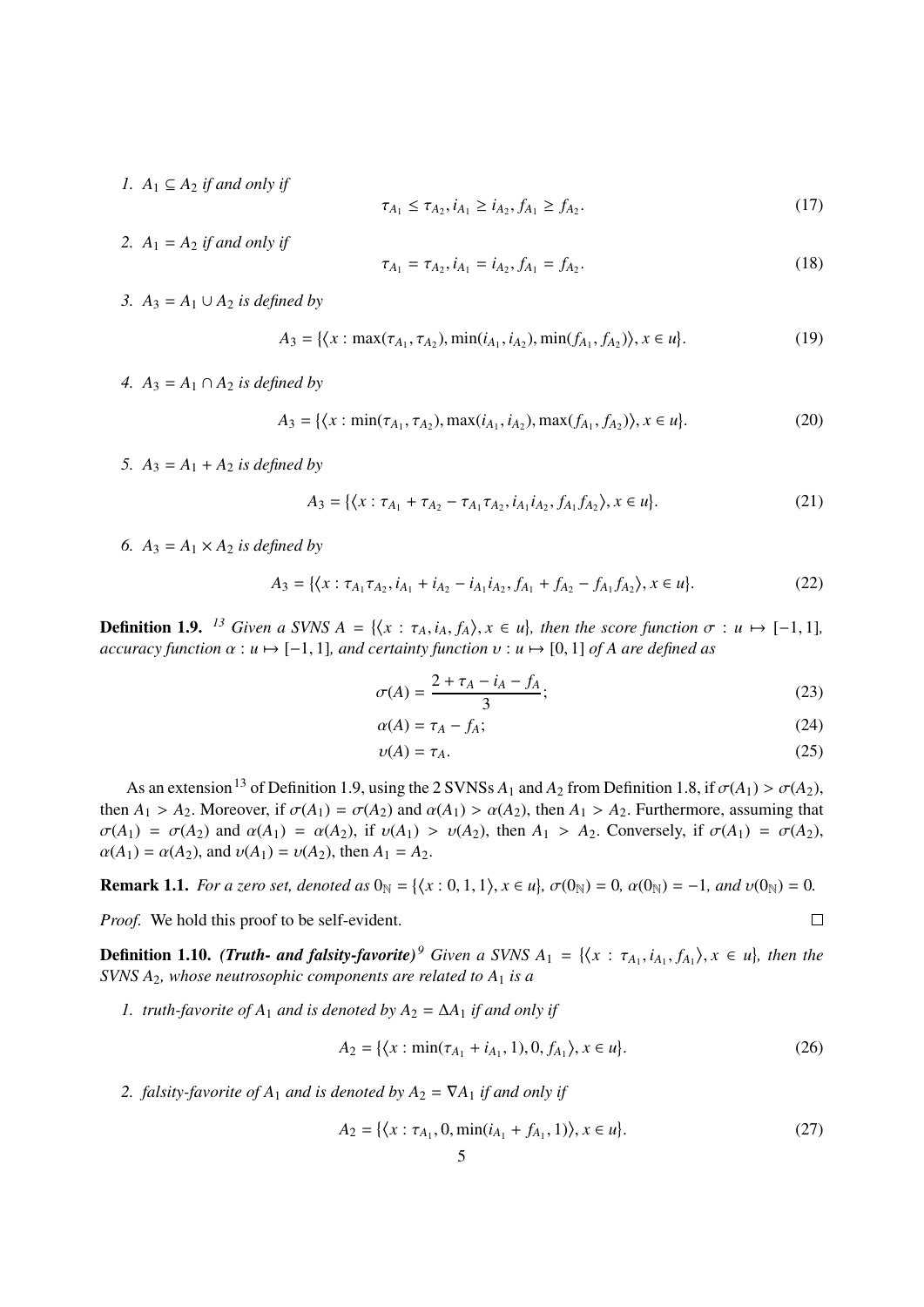**Remark 1.2.** *The complement of a zero set is denoted as*  $c_{0_N} = \{(x : 1, 0, 0), x \in u\}$  *implies that*  $0_N \subset c_{0_N}$ .<br>*Eurthermore*  $c_0 = c_0$  *i.e.*  $c_0$  *is the complement of the folse fourite of*  $0_N$ *, with*  $\sigma(c_0) = 1$ , *Furthermore,*  $c_{0_N} = c_{\nabla_{O_N}}$ , *i.e.,*  $c_{O_N}$  *is the complement of the false-favorite of*  $0_N$ *, with*  $\sigma(c_{0_N}) = 1$ *,*  $\alpha(c_{0_N}) = 1$ *,*  $\sigma(c_{0_N}) = 1$ *and*  $v(c_{0_{\mathbb{N}}}) = 1$ .

*Proof.* We hold this proof to be self-evident.

**Remark 1.3.** *Given a SVNS A* = { $\langle x : \tau_A, i_A, f_A \rangle, x \in u$ }, *then*  $0_N \subseteq A$ .

*Proof.* This remark is a generalization of Remark 1.2. If *A* is a zero-set, then  $A = 0_N$ , which also implies that  $0_N \subseteq A$ . Otherwise, for all  $x \in u$ , it is clear that  $0 \le \tau_A$ ,  $1 \ge i_A$ , and  $1 \ge f_A$  for all  $\tau_A$ ,  $i_A$ ,  $f_A \in [0, 1]$  (See Definition 1.8). Definition 1.8).

## 2. Developing our DSS computational model

#### *2.1. Defining objectives and attributes*

We developed our model to support a finite number of predefined objectives over a time-period ranging from  $t_0$  to  $t_n$ . The model supports the rearrangement of the objectives into an objective tree with *n* objective levels matching the time interval  $[t_0, t_n]$ , as seen in figure 1. Previous studies have been able to determine that an objective's importance can change over time based on how the decision-maker perceives each objective and its alignment with the strategies developed for each attribute<sup>1</sup>; thus, the model also need to take this finding into account. As a result, the model is designed to support a finite number *m* time-dependent attributes, denoted,  $a_1, \ldots, a_m$ , spanning over each  $t \in [t_0, t_n]$  (Figure 1). That is, each  $a_k$ , with  $k \in [1, m]$ , is a  $(n + 1)$ -tuple, thus

$$
a_k = \{a_k(t_0), \dots, a_k(t_n)\}.
$$
\n(28)

For our model, each attribute *ak*'s value at time *t* is determined based on the neutrosophic values assigned to that attribute. That is, we bypass the need to determine the importance of attribute  $a_k$  at time  $t$  beforehand. The model solely asks, once known, whether  $a_k$  is true, indeterminate, or false at time *t*. Those values then lead to determining a few factors (including the consequences of strategies needed to achieve the set of objectives) about each attribute and will be readily available to the decision-maker. He or she will then assess the attribute based on his/her perception of value for that attribute. Last, this model does not manipulate or make changes to the objectives; any manipulation/assessment other than rearrangement into an objective tree is left to the decision-maker. Thus, the first definition for our model is as follows:

Definition 2.1. *Given a non-empty set N of predefined objectives and m time-dependent attributes, all spanning over*  $[t_0, t_n]$ *; each attribute*  $a_k$  *is a SVNS, and is defined by* 

$$
a_k = \left\{ \langle x : \tau_{k_t}, i_{k_t}, f_{k_t} \rangle, x \in [1, m] \times [t_0, t_n] \right\},\tag{29}
$$

*where*  $\tau_{k_t}, i_{k_t}, f_{k_t} \in [0, 1]$ *,*  $m \in \mathbb{N}^*$ *,*  $k \in [1, m]$ *, and*  $t \in [t_0, t_n]$ *.* 

**Remark 2.1.** *For*  $k \in [1, m]$ *,*  $a_k$  *is a non-zero set.* 

*Proof.* We prove that the following conditions are met:

1. For  $k \in [1, m]$ ,  $0_N \subseteq a_k$ , which we proved in Remark 1.3.

 $\Box$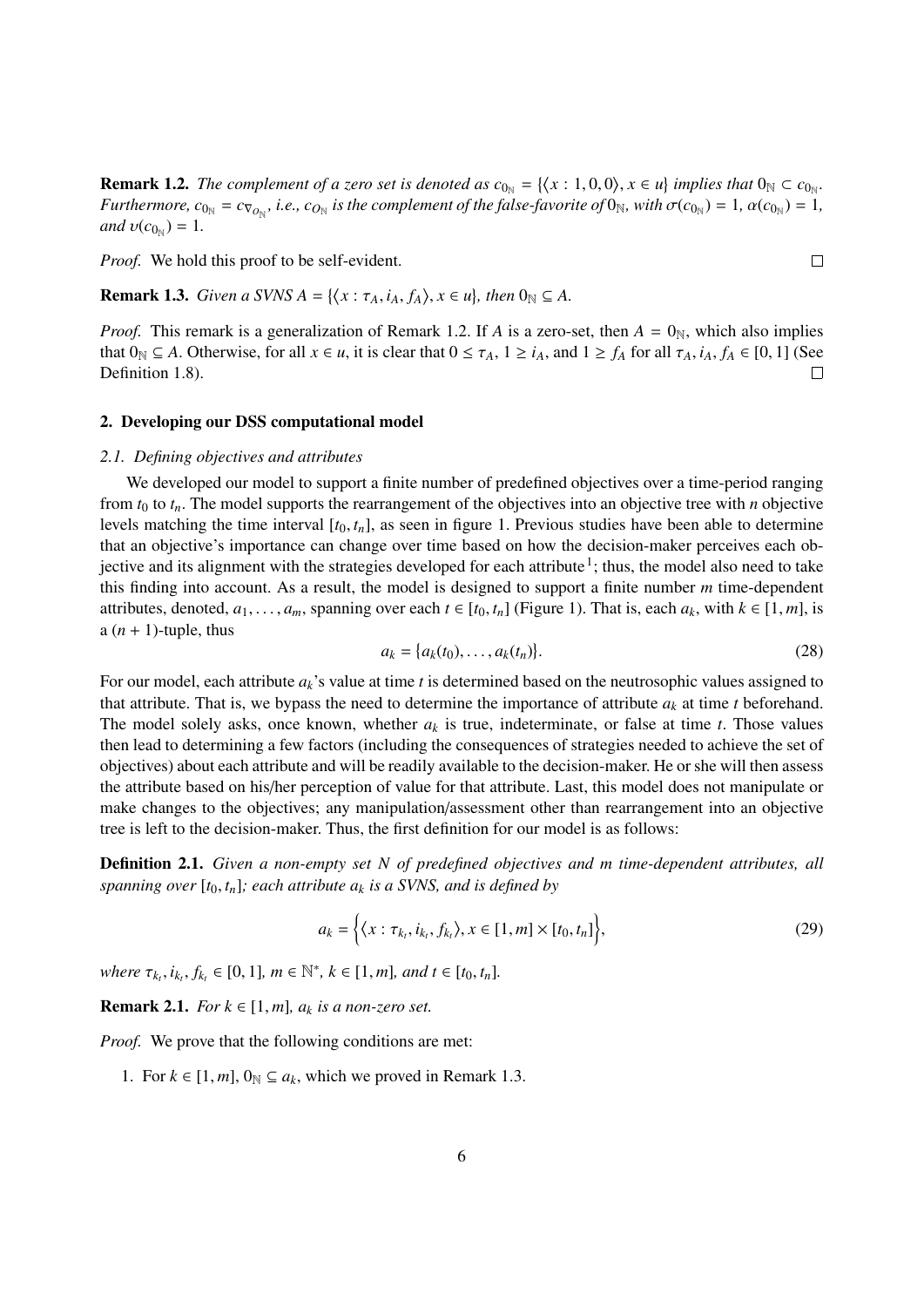2. Let  $x_{\text{val}} \in u$ , where  $u = [1, m] \times [t_0, t_n]$ , for which we have 2 non-empty SVNSs  $a_{\text{val}_1} = \{ \langle x_{\text{val}} : \tau_{\text{val}} : t_n \rangle : x_n \in u \}$  $\tau_{val_1}, \dot{i}_{val_1}, \dot{f}_{val_1} \rangle$ ,  $x_{val} \in u$   $\subset a_k$  and  $a_{val_2} = \{\langle x_{val} : \tau_{val_2}, \dot{i}_{val_2}, \dot{f}_{val_2} \rangle, x_{val} \in u\} \subset a_k$ , if there exist<br> *A*<sub>c</sub>  $\geq 0$  such that  $\lambda \geq a_{\lambda+1} + \lambda \geq a_{\lambda+1} \subset a_k$ , then  $a_k$  is non-zero set. From Defin  $\lambda_1, \lambda_2 > 0$  such that  $\lambda_1 \times a_{\text{val}_1} + \lambda_2 \times a_{\text{val}_2} \subset a_k$ , then  $a_k$  is non-zero set. From Definition 1.8, we know that

$$
\lambda_1 \times a_{\text{val}_1} = \left\{ \left( x_{\text{val}} : 1 - (1 - \tau_{\text{val}_1})^{l_1}, i_{\text{val}_1}^{l_1}, f_{\text{val}_1}^{l_1} \right), x_{\text{val}} \in u \right\};\tag{30}
$$

$$
\lambda_2 \times a_{\text{val}_2} = \left\{ (x_{\text{val}} : 1 - (1 - \tau_{\text{val}_2})^{1_2}, i_{\text{val}_2}^{1_2}, f_{\text{val}_2}^{1_2}), x_{\text{val}} \in u \right\}.
$$
 (31)

Thus, let  $a_{\text{val}} = \lambda_1 \times a_{\text{val}_1} + \lambda_2 \times a_{\text{val}_2}$ , we have

$$
a_{\text{val}} = \left\{ (x_{\text{val}} : 1 - (1 - \tau_{\text{val}_1})^{\lambda_1} (1 - \tau_{\text{val}_2})^{\lambda_2}, i_{\text{val}_1}^{\lambda_1} i_{\text{val}_2}^{\lambda_2}, f_{\text{val}_1}^{\lambda_1} f_{\text{val}_2}^{\lambda_2}), x_{\text{val}} \in u \right\}
$$
(32)

We know that  $\tau_{val_1}$ , *i*<sub>val<sub>1</sub></sub>, *f*<sub>val<sub>1</sub></sub>, *f*<sub>val<sub>2</sub></sub>, *i*<sub>val<sub>2</sub></sub>, *f*<sub>val<sub>2</sub></sub>, *f*<sub>val<sub>2</sub></sub> ∈ [0, 1], thus for any λ<sub>1</sub>, λ<sub>2</sub> > 0, 0 ≤ *i*<sup>, *t*<sub>1</sub></sup><sub>val<sub>2</sub></sub> ≤ 1 and  $0 \le f_{\text{val}_1}^{A_1} f_{\text{val}_2}^{A_2} \le 1$ . Furthermore,  $1 - \tau_{\text{val}_1} \le 1$  implies that  $(1 - \tau_{\text{val}_1})^{A_1} \le 1$ . The same applies for  $(1 - \tau_{\text{val}_2})^{d_2}$ . As a result,  $0 \le 1 - (1 - \tau_{\text{val}_1})^{d_1}(1 - \tau_{\text{val}_2})^{d_2} \le 1$  for any  $\lambda_1, \lambda_2 > 0$ . Now, since with  $x_{\text{val}} \in u$ , and  $a_{\text{val}_1}, a_{\text{val}_2} \subset a_k$ , then  $a_{\text{val}} \subset a_k$  for all  $x_{\text{val}} \in u$ .

3.  $a_{\text{val}_1} ∩ a_{\text{val}_2} ⊂ a_k$ . if  $a_{\text{val}_1} ∩ a_{\text{val}_2} = 0$ <sub>N</sub>, then condition 1 applies. Otherwise,

$$
a_{\text{val}_1} \cap a_{\text{val}_2} = \left\{ \langle x_{\text{val}} : \min(\tau_{\text{val}_1}, \tau_{\text{val}_2}), \max(i_{\text{val}_1}, i_{\text{val}_2}), \max(f_{\text{val}_1}, f_{\text{val}_2}) \rangle, x_{\text{val}} \in u \right\}.
$$
 (33)

It becomes trivial that  $a_{val_1} \cap a_{val_2} \subset a_k$ , being that  $a_{val_1}, a_{val_2}$  are non-empty sets.

All 3 conditions being met leads to the conclusion that  $a_k$  is a non-zero set.

Having stated both Definition 2.1 and Remark 2.1, it becomes possible to rank between attributes using the score function, compare attributes using the accuracy function, and determine the likelihood of an attribute using the certainty function. In doing so, we are also able to derive strategies from attributes. The next subsection introduces a few more definitions and remarks.

## *2.2. Defining consequences of strategies*

Definition 2.2. *Given a non-empty set N of predefined objectives and m time-dependent attributes repre*sented by the SVNS  $a_k = \{ \langle x : \tau_{k_i}, i_{k_i}, f_{k_i} \rangle, x \in [1, m] \times [t_0, t_n] \}$ , let S be the set of available strategies<br>derived from a., the imprecise consequences of such strategies, denoted S, is a stream defined by a vector *derived from ak, the imprecise consequences of such strategies, denoted S <sup>q</sup>, is a stream defined by a vector of intervals, and can be written as*

$$
S_q = \{s_{q_1}(t), \dots, s_{q_m}(t)\};
$$
\n(34)

 $\Box$ 

 $with each s_{q_k}(t)$ ,  $k \in [1, m]$ *, being defined by* 

$$
s_{q_k}(t) \in \left[ s_k^L(t), s_k^U(t) \right],\tag{35}
$$

where  $s_k^L(t)$  and  $s_k^U(t)$  are, respectively, the lower and upper endpoints of the imprecise consequence for *attribute*  $a_k$  *at time*  $t \in [t_0, t_n]$ *.* 

This model is based on the assumption that  $S_q \in S$ . We also assume that there is a continuous distribution between  $s_k^L(t)$  and  $s_k^U(t)$  endpoints.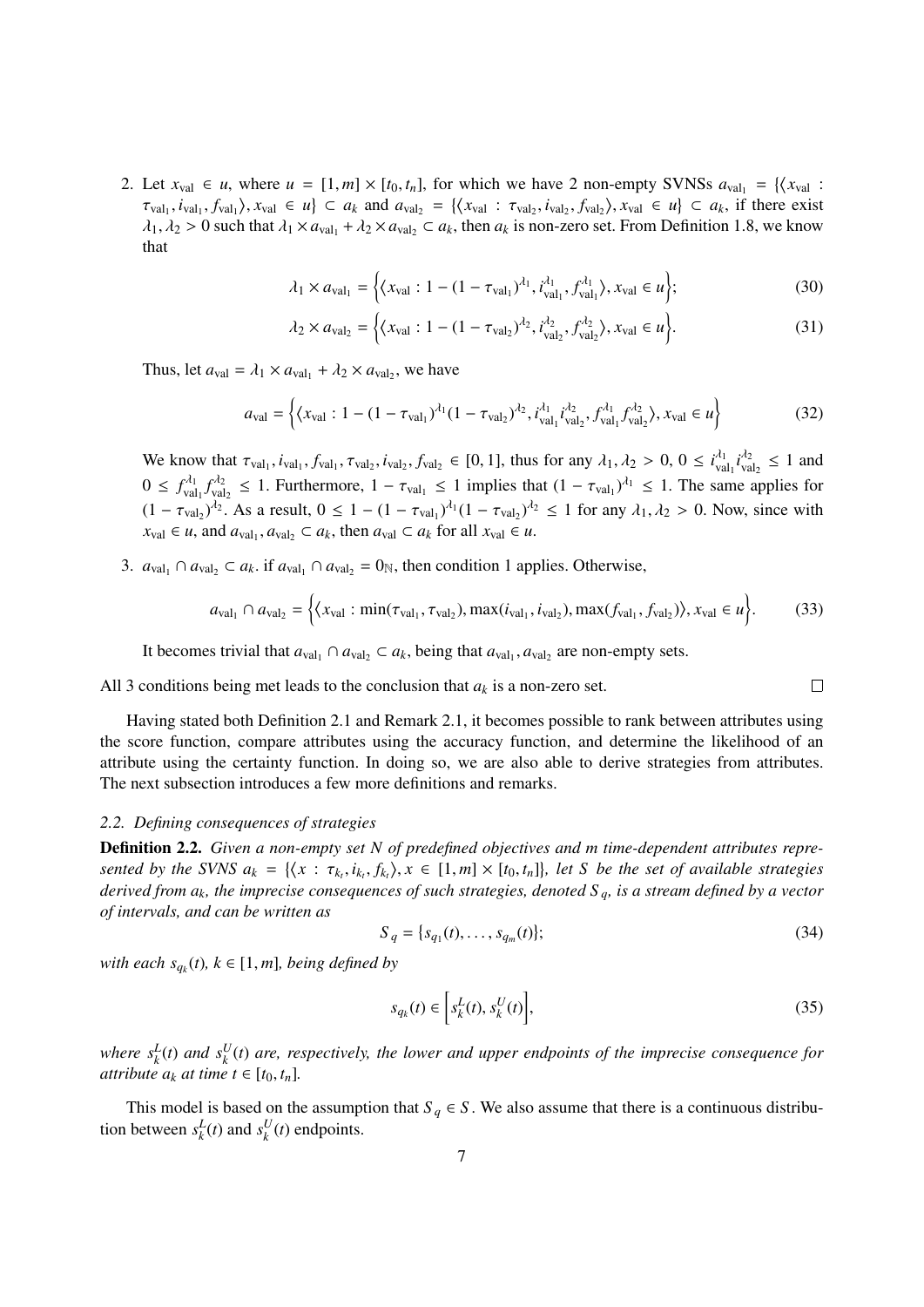

Figure 1: Objective tree including time-periods.

Definition 2.3. *Given a non-empty set N of predefined objectives and m time-dependent attributes repre*sented by the SVNS  $a_k = \{\langle x : \tau_{k_t}, i_{k_t}, f_{k_t}\rangle, x \in [1, m] \times [t_0, t_n]\}\}$  with a derived set S of available strategies,<br>at time t, each s, interval is determined by the following conditions: *at time t, each sq<sup>k</sup> interval is determined by the following conditions:*

*1. If*  $i_{k_t} = 0$ *, then* 

$$
s_{q_k}(t) = s_k^L(t) = s_k^U(t) = \tau_{k_t}.
$$
\n(36)

*2. If*  $i_k$ ,  $> 0$ *, then* 

$$
s_k^L(t) = \min\left(\frac{2 + \tau_{k_t} - i_{k_t}^* - f_{k_t}}{3}\right),\tag{37}
$$

$$
s_k^U(t) = \max\left(\frac{2 + \tau_{k_t} - i_{k_t}^* - f_{k_t}}{3}\right),\tag{38}
$$

*and*

$$
s_k^L(t) \le s_{q_k}(t) \le s_k^U(t),\tag{39}
$$

*where*  $i_{k_t}^* = \{i_{k_t}, 1 - i_{k_t}\}.$ 

In Definition 2.3, we put an emphasis on the indeterminacy of attribute  $a_k$  at time  $t$ . This stems from the fact that once we are able to precisely characterize attribute  $a_k$  at time  $t$ , i.e.,  $i_{k_t} = 0$ , then we only care about its certainty  $(v[a_k(t)] = \tau_{k_t})$ . This is also applicable when  $\tau_{k_t} = 0$ , leading to  $s_k^L(t) = s_k^U(t) = 0$ , and to the proposition of  $v_k$  is  $k_t$  to  $t_k$  and  $\tau_k = 1$ , then  $s^L(t) = s^U(t) = 1$ both endpoints take the lowest possible value of 0. Conversely, if  $i_{k_t} = 0$  and  $\tau_{k_t} = 1$ , then  $s_k^L(t) = s_k^U(t) = 1$ , and both endpoints take the highest possible value of 1. Now, if we have imprecise knowledge of the n and both endpoints take the highest possible value of 1. Now, if we have imprecise knowledge of the nature of attribute  $a_k$  at time *t*, i.e.,  $i_{k_t} > 0$ , then its indeterminacy becomes prevalent, and is used in determining both endpoints of the imprecise consequence for that particular attribute. We do so by creating a masked indeterminacy value *i* ∗ *k*<sub>*t*</sub> that includes both the value of  $i_{k_t}$  and its complement  $1 - i_{k_t}$ , and substituting them in the score function of  $a_k(t)$ , as seen in equations (37) and (38).

A special case is where  $i_{k_t} = 1 - i_{k_t}$ , meaning  $i_{k_t} = 0.5$ , then  $s_k^L(t) = s_k^U(t) = \sigma[a_k(t)]$ . As a result, each  $s_{q_k}(t)$  is an interval with distinct endpoints as expected, except for cases where  $i_{k_t} = 0$  or  $i_{k_t} = 0.5$ , in which they are equal. We interpret this result as (a) baying precise knowledge of attribute  $a_k(t)$  l in which they are equal. We interpret this result as (a) having precise knowledge of attribute  $a_k(t)$  leads to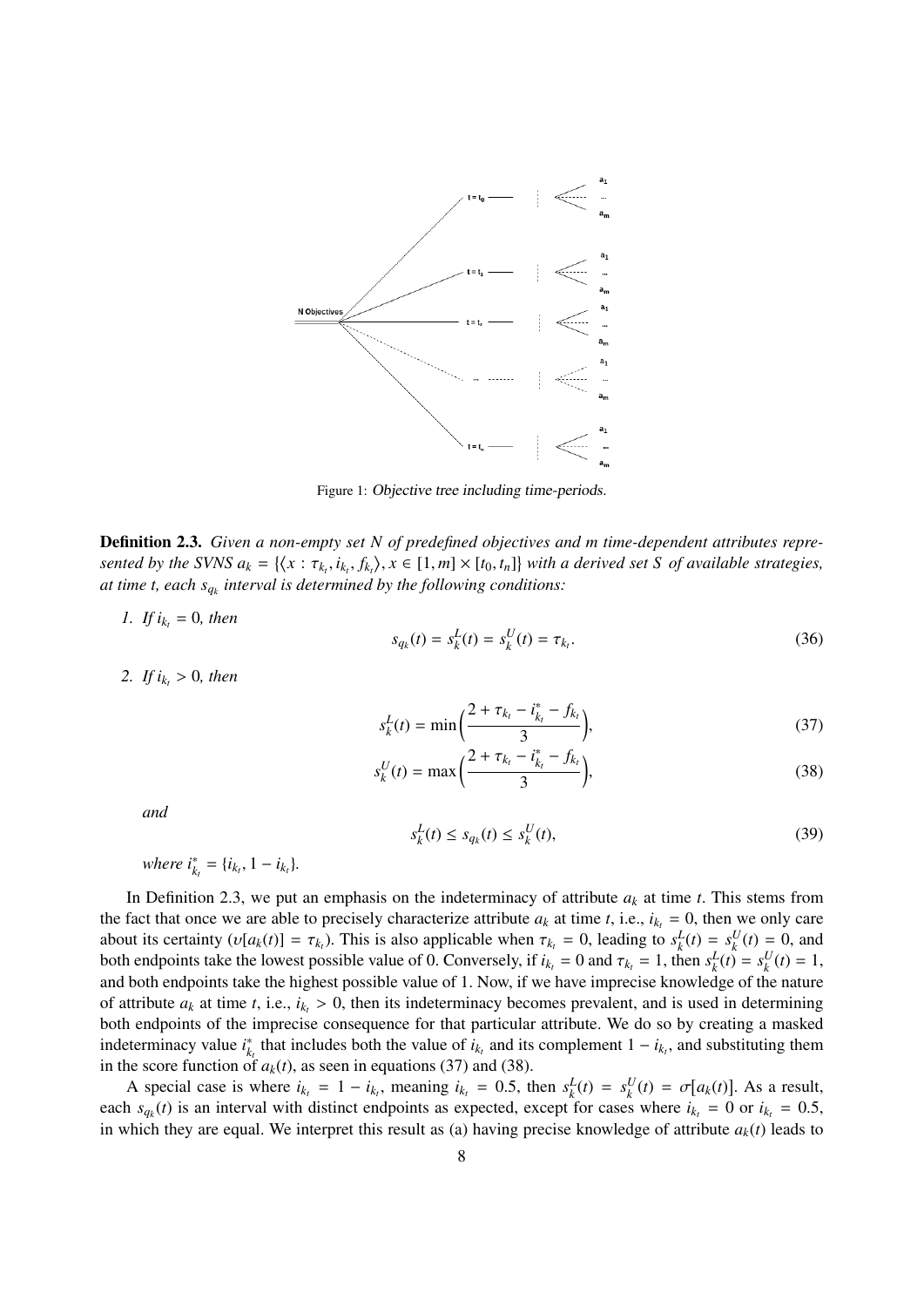a single strategy consequence that is solely based on the certainty of attribute  $a_k$  at time  $t$ ; and (b) having an imprecise (or, indeterminate) knowledge of  $a_{k_t}$  at about 50% leads to a single strategy consequence that takes all neutrosophic components into consideration.

It is worth pointing that, when  $i_{k_t} \neq 0$ , we have an interval of imprecise consequence values as seen in equation (35). This entails that we need some creative way to generate the values between  $s_k^L(t)$  and  $s_k^U(t)$ and estimate the best  $s_{q_k}(t)$  value(s) from the interval for decision-making purposes. Obviously, this model is intended to empower the decision-maker with a weighting tool in which attributes' impacts on the current and future strategies are accounted for. By presenting each potential strategy as a direct consequence of a particular attribute in the form of an interval, it is critical to predict which value(s) from the interval are most likely, based on  $i_{k_t}$ . Thus, we proceed with the following analysis:

First, it is clear that  $0 \le s_{q_k}(t) \le 1$  regardless of the value of  $i_{k_t}$ . Second, let  $i_{k_t} = 1 - i_{k_t}$ , if  $i_{k_t} < 0.5$ , we agree that  $i_{k_t} > i_{k_t}$ , then,

$$
s_k^L(t) = \frac{2 + \tau_{k_t} - i_{k_t} - f_{k_t}}{3}.
$$
\n(40)

Conversely, with  $i_{k_t} > 0.5$ , we have  $i_{k_t} < i_{k_t}$ , and

$$
s_k^U(t) = \frac{2 + \tau_{k_t} - i_{k_t} - f_{k_t}}{3}.
$$
\n(41)

Consequently, for all  $i_{k_t} \neq 0$ , it is safe to say that

$$
\frac{2+\tau_{k_t}-\max(\bar{i}_{k_t},i_{k_t})-f_{k_t}}{3}\leq s_{q_k}(t)\leq \frac{2+\tau_{k_t}-\min(\bar{i}_{k_t},i_{k_t})-f_{k_t}}{3}.\tag{42}
$$

Naturally, it is a more favorable scenario to have  $i_k > i_{k_t}$ . We denote such scenario as *favorable indetermi-*<br>*nacy*. This stems from the trivial fact that precise knowledge about an attribute at time t is achieved onl *nacy*. This stems from the trivial fact that precise knowledge about an attribute at time *t* is achieved only when  $i_{k_t} \to 0$ . We also denote the opposite scenario, i.e.,  $i_{k_t} < i_{k_t}$ , as *unfavorable indeterminacy*. There-<br>fore, the smaller the indeterminacy, the larger the impact of the attribute's certainty at time t. Moreov fore, the smaller the indeterminacy, the larger the impact of the attribute's certainty at time *t*. Moreover, for  $i_{k_t} \neq 0.5$ , it is clear that there exists a  $\zeta_t > 0$  such that  $|i_{k_t} - i_{k_t}| = \zeta_t$ . Then, we provide the following definition and remarks.

Definition 2.4. *Given a non-empty set N of predefined objectives and m time-dependent attributes repre*sented by the SVNS  $a_k = \{\langle x : \tau_{k_t}, i_{k_t}, f_{k_t}\rangle, x \in [1, m] \times [t_0, t_n]\}\}$  with a derived set S of available strategies,<br>at time t. The SVNS  $a_k = \{f(x : \tau_{k-1} = j, f_k)\}$   $x \in [1, m] \times [t_0, t_1]\}$  is called the reverse indeterminate SVN at time t. The SVNS  $a_{k_r} = \{ (x : \tau_{k_r}, 1 - i_{k_r}, f_{k_r}), x \in [1, m] \times [t_0, t_n] \}$  is called the reverse indeterminate SVNS<br>of a, and the imprecise consequence interval  $s^L(t) \leq s^L(t) \leq s^U(t)$  is the reverse imprecise consequence of  $a_k$ , and the imprecise consequence interval  $s_{k_r}^L(t) \leq s_{q_{k_r}}(t) \leq s_{k_r}^U(t)$  is the reverse imprecise consequence *interval of a<sup>k</sup> at time t.*

**Remark 2.2.** *Given*  $a_k$  *and*  $a_{k_r}$ *, let*  $i_{k_t} = 1 - i_{k_t}$  *and*  $i_{k_t} > 0$ *.* 

*1. If*  $i_{k_t} = i_{k_t}$ , then  $a_k = a_{k_t}$ , and

$$
s_{q_{k_r}}(t) = s_{q_k}(t) = \sigma[a_k(t)].
$$
\n(43)

2. *If*  $i_{k_t} > i_{k_t}$ , then  $s_k^L(t) \leq s_{q_{k_r}}(t) \leq s_{k_r}^U(t)$ , where

$$
s_k^L(t) = \frac{2 + \tau_{k_t} - i_{k_t} - f_{k_t}}{3},\tag{44}
$$

$$
s_{k_r}^U(t) = \frac{2 + \tau_{k_t} - i_{k_t} - f_{k_t}}{3}.
$$
\n(45)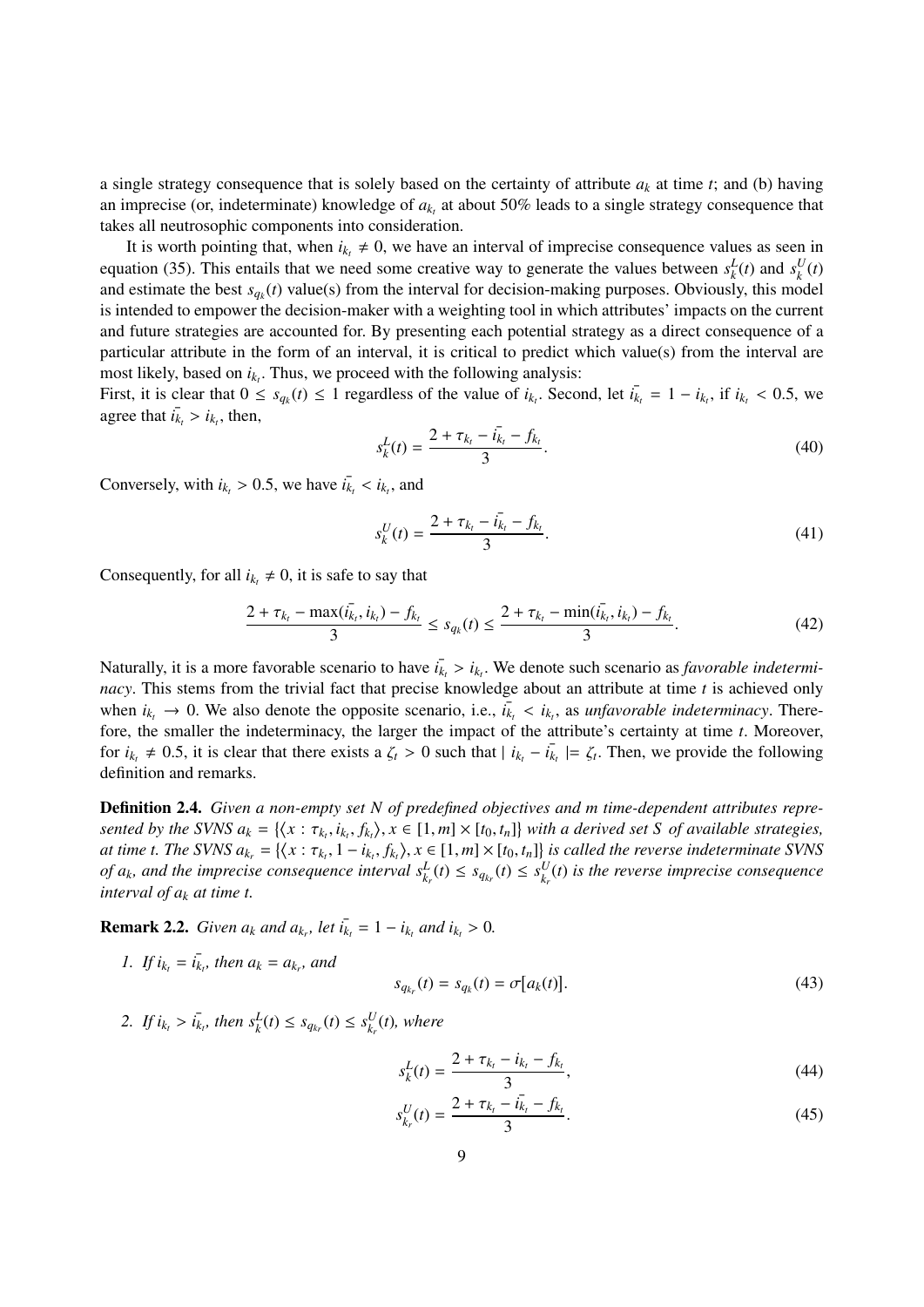*3. If*  $i_{k_t} < i_{k_t}$ , then  $s_{k_t}^L(t) \leq s_{q_k}(t) \leq s_k^U(t)$ , where

$$
s_{k_r}^L(t) = \frac{2 + \tau_{k_t} - \bar{i}_{k_t} - f_{k_t}}{3},\tag{46}
$$

$$
s_k^U(t) = \frac{2 + \tau_{k_t} - i_{k_t} - f_{k_t}}{3}.
$$
\n(47)

 $\Box$ 

*Proof.* We hold these proofs to be self-evident.

**Remark 2.3.** Let  $k, l \in [1, m]$  such that  $k \neq l$ ; at time t, assuming that  $[s_k^L(t), s_k^U(t)] \subseteq [s_l^L(t), s_l^U(t)]$ ; if  $i_l = \min(i_l, i_l)$  and  $i_l = \min(i_l, i_l)$  then  $a_l \leq a_l$ .  $i_{k_t} = \min(i_{k_t}, i_{k_t})$  and  $i_{l_t} = \min(i_{l_t}, i_{l_t})$ , then  $a_k \le a_l$ .

*Proof.* We are aware that each interval is a continuous distribution, but we also know that  $[s_k^L(t), s_k^U(t)] \subseteq [s_k^L(t), s_k^U(t)]$  is equivalent to  $s_k^L(t) \le s_k^U(t) \le s_k^U(t)$ . That said, from equation (42), we agree that  $[s_l^L(t), s_l^U(t)]$  is equivalent to  $s_l^L(t) \leq s_k^L(t) \leq s_l^U(t) \leq s_l^U(t)$ . That said, from equation (42), we agree that

$$
\frac{2+\tau_{l_t}-\max(\bar{i_{l_t}},i_{l_t})-f_{l_t}}{3} \le \frac{2+\tau_{k_t}-\max(\bar{i_{k_t}},i_{k_t})-f_{k_t}}{3};
$$
\n(48)

$$
\frac{2+\tau_{k_t} - \min(\bar{i}_{k_t}, i_{k_t}) - f_{k_t}}{3} \le \frac{2+\tau_{l_t} - \min(\bar{i}_{l_t}, i_{l_t}) - f_{l_t}}{3}.
$$
\n(49)

Then, we can deduce that

$$
|i_{k_t} - i_{k_t}| \leq |i_{l_t} - i_{l_t}|. \tag{50}
$$

From Remark 2.2, we know that if

- 1.  $i_{k_t} > i_{k_t}$ , then  $s_k^L(t) \leq s_{q_{k_r}}(t) \leq s_{k_t}^U(t)$ ;
- 2.  $i_{k_t} < \overline{i_{k_t}}$ , then  $s_{k_r}^L(t) \leq s_{q_k}(t) \leq s_k^U(t)$ .

Doing the same for  $i_{l_t}$  and  $i_{l_t}$ ; when  $i_{k_t} = \min(i_{k_t}, i_{k_t})$  and  $i_{l_t} = \min(i_{l_t}, i_{l_t})$ , we can see that  $s_k^U(t) \le s_l^U(t)$ . As a result,  $a_k \le a_l$  (See the extension of Definition 1.9 in page 5).

For each  $a_k$ , since there is a continuous distribution between  $s_k^L(t)$  and  $s_k^U(t)$  endpoints, then the probability that a particular value between  $s_k^L(t)$  and  $s_k^U(t)$  endpoints is assumed is 0; which is fine, as the end goal here is not to handpick a value from that interval. By contrast, assuming that the continuous distribution between  $s_k^L(t)$  and  $s_k^U(t)$  endpoints is uniform, if  $s_{q_t}$  is the distribution mean, then we can imply that, for any values  $\epsilon$ ,  $y > 0$ ,

$$
\Pr\left[s_{q_t} - \epsilon \le y \le s_{q_t}\right] = \Pr\left[s_{q_t} \le y \le s_{q_t} + \epsilon\right].\tag{51}
$$

Thus, it is easy to see that the probability density function is

$$
f(y) = \begin{cases} \frac{1}{s_k^U(t) - s_k^L(t)}, & \text{if } s_k^L(t) \le y \le s_k^U(t);\\ 0, & \text{otherwise}; \end{cases}
$$
(52)

and that any value within the  $[\min(i_k, i_k, i_k])$  will yield equally probable real *y* values, with the condition that  $s^L(t) \le y \le s^U(t)$ condition that  $s_k^L(t) \le y \le s_k^U(t)$ .

Now, we try a more complex distribution. Assuming that the continuous distribution is normal, using the *central limit theorem* or *CLT* <sup>15</sup>, we know that the density of the sum of two or more independent variables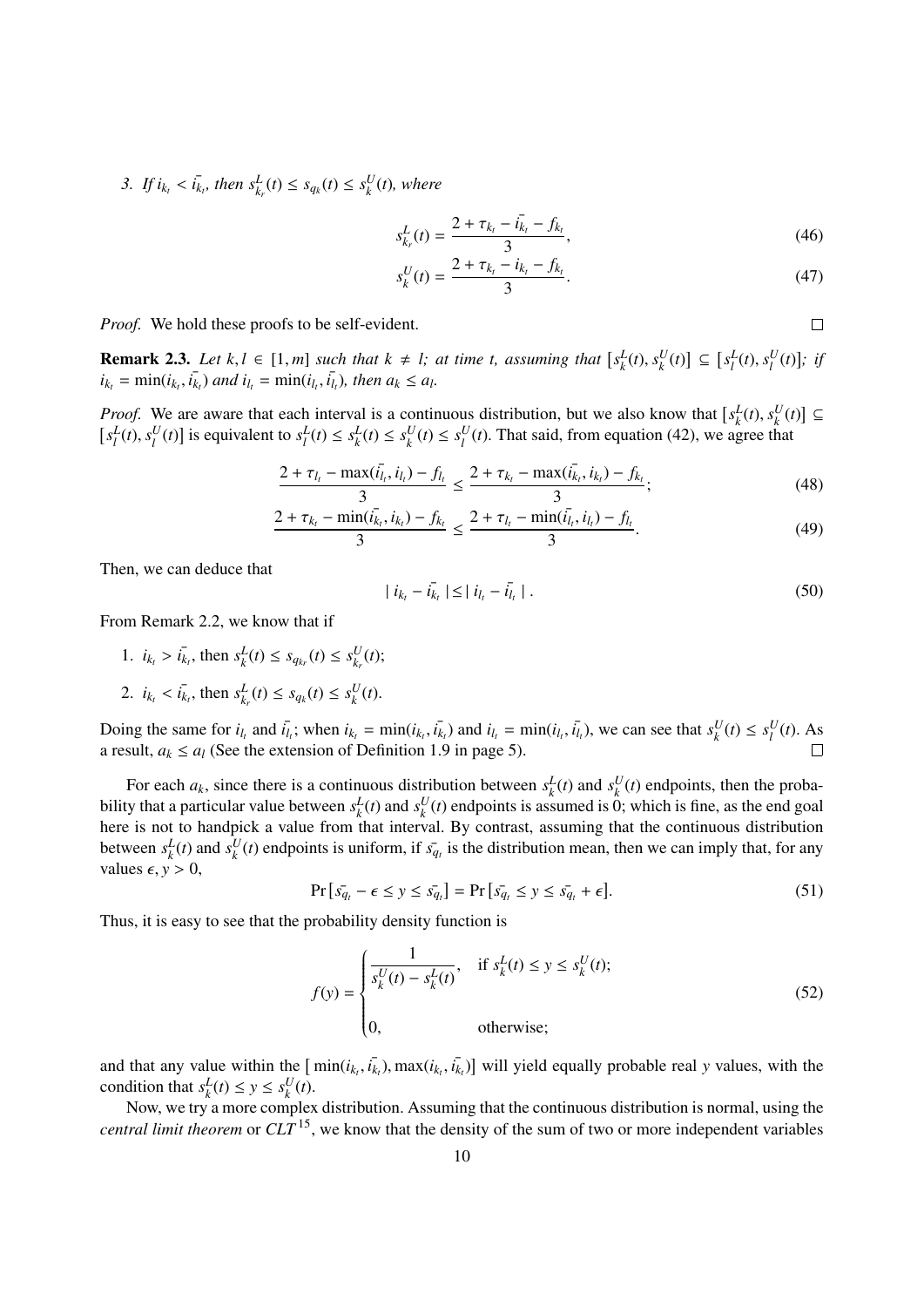within the  $s_k^L(t) \leq y \leq s_k^U(t)$  interval is the convolution of their densities <sup>16</sup>. That is, as we add more independent variables to the sum, the density of the sum tends to converge towards the normal density. If  $\bar{s_q}$ is the distribution mean, let  $n_s$  be the number of real values in  $[s_k^L(t), s_k^U(t)]$ , we expect  $n_s \to \infty$ . Thus, the classical CLT states that as *n*, gets sufficiently large, the distribution gets close to the normal distri classical CLT states that as *n<sup>s</sup>* gets sufficiently large, the distribution gets close to the normal distribution with mean  $\bar{s_q}$ , and variance  $\delta^2$ . As a result, within each close set  $[s_k^L(t), s_k^U(t)]$ , we want  $s_{q_k}(t)$  to be as close to the mean  $\bar{s_q}$  are possible. In the end, each attribute q, has a consequence of strategy tha the mean  $\bar{s_q}$  as possible. In the end, each attribute  $a_k$  has a consequence of strategy that is either presented as a single value within [0, 1] or as a continuous distribution in  $[s_k^L(t), s_k^U(t)]$ , depending on whether  $i_{k_t} = 0$  or<br>not This gives the decision maker the freedom to (a) develop a problem solving approach on approximation not. This gives the decision-maker the freedom to (a) develop a problem-solving approach on approximation and conduct sensitivity analysis as needed, or (b) perform discounting on each attribute over time once more data about each attribute become available and perform further sensitivity (or any other) analysis as needed. Since this model solely relies on current data based on the neutrosophic values of each attribute, we use an example in which we apply (a) and leave (b) for further discussions on this topic.

# 3. Computing

#### *3.1. Model example input and computation*

For our model example, we use an objective tree over time that consists of  $N = 100$  objectives,  $n = 10$ objective-levels, and 10 time-periods. We are also given 10 attributes, denoted by the time-dependent set  $a = \{a_1, a_2, \ldots, a_{10}\}$ , as seen in Table 1. We denote the time-period as a  $(n + 1)$ -tuple, i.e.,  $t = \{0, 1, \ldots, 10\}$ , in order to account for the initial knowledge or characteristics of attributes at time  $t = 0$ . At time  $t =$ 0, it is expected that the decision-maker's knowledge of each attribute and its relevance to objectives is precise, and therefore there are no indeterminacy and  $i_k = 0$ , with  $k \in [1, 10]$ . It is also assumed that each attribute  $a_k$  is a SVNS, therefore each  $\tau_{k_t}$ ,  $i_{k_t}$ , and  $f_{k_t}$  are in [0, 1]. Also, each  $a_k$  is a 11-tuple in the form of equations (28) and (29). All simulations are run using the input values and the valu form of equations (28) and (29). All simulations are run using the input values and the values recorded in Tables 1 and 2. Neutrosophic components for each  $a_k$  at times  $t = 1$  through  $t = 10$  are recorded in Table 2.

| Neutrosophic<br>Component |       | <b>Attributes</b> $(a_k(t=0))$ |         |       |       |                |                |       |                |          |  |  |  |
|---------------------------|-------|--------------------------------|---------|-------|-------|----------------|----------------|-------|----------------|----------|--|--|--|
|                           | $a_1$ | $a_2$                          | $a_3$   | $a_4$ | $a_5$ | a <sub>6</sub> | a <sub>7</sub> | $a_8$ | a <sub>9</sub> | $a_{10}$ |  |  |  |
| $\tau_k$                  | 0.581 | 0.74                           | 0.149   | 0.258 | 0.97  | 0.515          | 0.565          | 0.144 | 0.925          | 0.634    |  |  |  |
| $l_k$                     | 0.0   | $0.0\,$                        | $0.0\,$ | 0.0   | 0.0   | 0.0            | 0.0            | 0.0   | 0.0            | 0.0      |  |  |  |
| Jk                        | 0.419 | 0.26                           | 0.851   | 0.742 | 0.03  | 0.485          | 0.435          | 0.856 | 0.075          | 0.366    |  |  |  |

Table 1: Initial neutrosophic values for all attributes, at time  $t = 0$ .

| Neutrosophic     |       | <b>Attributes</b> $(a_k(t>0))$ |       |       |       |                |                |       |       |          |  |  |  |
|------------------|-------|--------------------------------|-------|-------|-------|----------------|----------------|-------|-------|----------|--|--|--|
| <b>Component</b> |       |                                |       |       |       |                |                |       |       |          |  |  |  |
|                  | $a_1$ | $a_2$                          | $a_3$ | $a_4$ | $a_5$ | a <sub>6</sub> | a <sub>7</sub> | $a_8$ | $a_9$ | $a_{10}$ |  |  |  |
|                  |       |                                |       |       |       | $a_k(t = 1)$   |                |       |       |          |  |  |  |
| $\tau_k$         | 0.913 | 0.636                          | 0.624 | 0.374 | 0.504 | 0.989          | 0.471          | 0.009 | 0.35  | 0.477    |  |  |  |
| $l_k$            | 0.434 | 0.861                          | 0.749 | 0.829 | 0.001 | 0.29           | 0.981          | 0.867 | 0.755 | 0.512    |  |  |  |
| $f_k$            | 0.087 | 0.364                          | 0.376 | 0.626 | 0.496 | 0.011          | 0.529          | 0.991 | 0.65  | 0.523    |  |  |  |
|                  |       | $a_k(t = 2)$                   |       |       |       |                |                |       |       |          |  |  |  |
| $\tau_k$         | 0.553 | 0.77                           | 0.519 | 0.293 | 0.246 | 0.701          | 0.532          | 0.276 | 0.094 | 0.903    |  |  |  |
| $\iota_k$        | 0.966 | 0.126                          | 0.951 | 0.797 | 0.544 | 0.373          | 0.782          | 0.596 | 0.482 | 0.033    |  |  |  |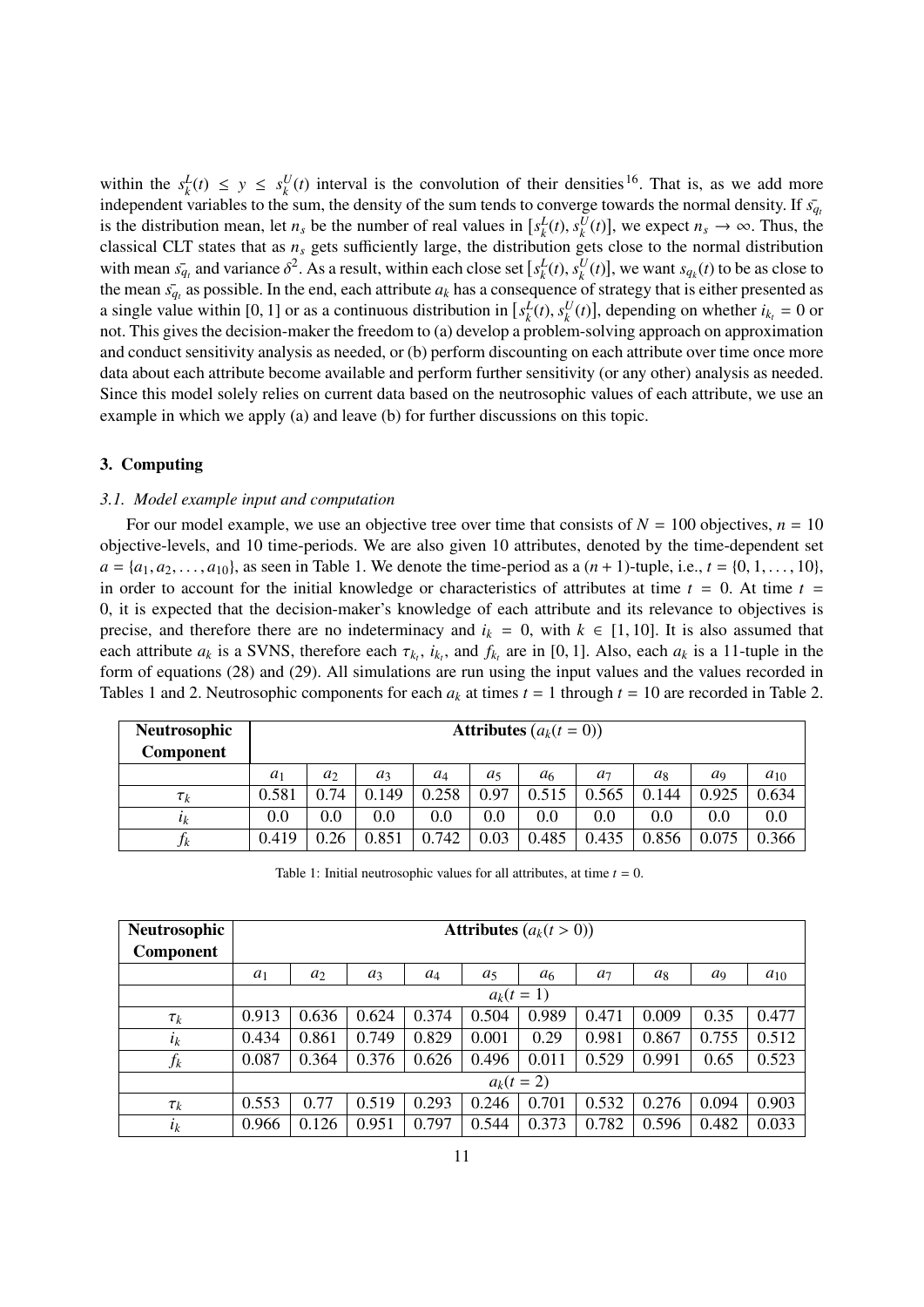| $f_k$            | 0.447 | 0.23  | 0.481 | 0.707 | 0.754        | 0.299         | 0.468 | 0.724 | 0.906 | 0.097 |
|------------------|-------|-------|-------|-------|--------------|---------------|-------|-------|-------|-------|
|                  |       |       |       |       |              | $a_k(t = 3)$  |       |       |       |       |
| $\tau_k$         | 0.223 | 0.256 | 0.014 | 0.898 | 0.026        | 0.994         | 0.851 | 0.887 | 0.704 | 0.257 |
| $i_k$            | 0.965 | 0.619 | 0.537 | 0.066 | 0.22         | 0.111         | 0.06  | 0.125 | 0.252 | 0.535 |
| $f_k$            | 0.777 | 0.744 | 0.986 | 0.102 | 0.974        | 0.006         | 0.149 | 0.113 | 0.296 | 0.743 |
|                  |       |       |       |       | $a_k(t = 4)$ |               |       |       |       |       |
| $\tau_k$         | 0.227 | 0.505 | 0.254 | 0.872 | 0.116        | 0.634         | 0.274 | 0.614 | 0.904 | 0.1   |
| $i_k$            | 0.4   | 0.548 | 0.012 | 0.39  | 0.843        | 0.129         | 0.558 | 0.305 | 0.198 | 0.574 |
| $f_k$            | 0.773 | 0.495 | 0.746 | 0.128 | 0.884        | 0.366         | 0.726 | 0.386 | 0.096 | 0.9   |
|                  |       |       |       |       |              | $a_k(t=5)$    |       |       |       |       |
| $\tau_k$         | 0.345 | 0.103 | 0.481 | 0.036 | 0.01         | 0.692         | 0.479 | 0.85  | 0.495 | 0.187 |
| $i_k$            | 0.048 | 0.66  | 0.083 | 0.333 | 0.306        | 0.065         | 0.568 | 0.354 | 0.349 | 0.379 |
| $\overline{f_k}$ | 0.655 | 0.897 | 0.519 | 0.964 | 0.99         | 0.308         | 0.521 | 0.15  | 0.505 | 0.813 |
|                  |       |       |       |       | $a_k(t=6)$   |               |       |       |       |       |
| $\tau_k$         | 0.421 | 0.236 | 0.379 | 0.072 | 0.582        | 0.598         | 0.794 | 0.837 | 0.553 | 0.041 |
| $i_k$            | 0.115 | 0.947 | 0.764 | 0.556 | 0.805        | 0.948         | 0.426 | 0.043 | 0.408 | 0.503 |
| $f_k$            | 0.579 | 0.764 | 0.621 | 0.928 | 0.418        | 0.402         | 0.206 | 0.163 | 0.447 | 0.959 |
|                  |       |       |       |       |              | $a_k(t = 7)$  |       |       |       |       |
| $\tau_k$         | 0.431 | 0.498 | 0.436 | 0.27  | 0.235        | 0.004         | 0.468 | 0.334 | 0.564 | 0.568 |
| $i_k$            | 0.197 | 0.046 | 0.041 | 0.591 | 0.143        | 0.081         | 0.875 | 0.682 | 0.014 | 0.159 |
| $f_k$            | 0.569 | 0.502 | 0.564 | 0.73  | 0.765        | 0.996         | 0.532 | 0.666 | 0.436 | 0.432 |
|                  |       |       |       |       |              | $a_k(t=8)$    |       |       |       |       |
| $\tau_k$         | 0.767 | 0.571 | 0.761 | 0.344 | 0.032        | 0.168         | 0.239 | 0.807 | 0.359 | 0.051 |
| $i_k$            | 0.265 | 0.164 | 0.436 | 0.68  | 0.054        | 0.778         | 0.514 | 0.228 | 0.855 | 0.846 |
| $f_k$            | 0.233 | 0.429 | 0.239 | 0.656 | 0.968        | 0.832         | 0.761 | 0.193 | 0.641 | 0.949 |
|                  |       |       |       |       | $a_k(t = 9)$ |               |       |       |       |       |
| $\tau_k$         | 0.005 | 0.318 | 0.816 | 0.064 | 0.286        | 0.337         | 0.622 | 0.457 | 0.09  | 0.554 |
| $i_k$            | 0.028 | 0.749 | 0.314 | 0.722 | 0.915        | 0.475         | 0.687 | 0.37  | 0.297 | 0.473 |
| $f_k$            | 0.995 | 0.682 | 0.184 | 0.936 | 0.714        | 0.663         | 0.378 | 0.543 | 0.91  | 0.446 |
|                  |       |       |       |       |              | $a_k(t = 10)$ |       |       |       |       |
| $\tau_k$         | 0.738 | 0.788 | 0.46  | 0.017 | 0.401        | 0.304         | 0.657 | 0.921 | 0.367 | 0.925 |
| $i_k$            | 0.447 | 0.399 | 0.973 | 0.962 | 0.626        | 0.191         | 0.379 | 0.201 | 0.957 | 0.162 |
| $f_k$            | 0.262 | 0.212 | 0.54  | 0.983 | 0.599        | 0.696         | 0.343 | 0.079 | 0.633 | 0.075 |

Table 2: Neutrosophic values for all attributes, at  $1 \le t \le 10$ .

We calculate the score, accuracy, and certainty functions for each  $a_k$  for all  $t$ , as seen in Tables 3. Using Definition 2.3 and equations (36) through (38), we then determine the imprecise consequences intervals for each  $a_k$  at all *t* in Table 4. As expected, since the neutrosophic values used for  $t = 0$  have 0 indeterminacy, the imprecise consequences intervals only takes one value, which is the value of  $\tau_k$ . In this case, the term *imprecise* is an oxymoron since technically, the consequence for each  $a_k$  is precise and refers to the certainty of that  $a_k$ . At times  $t > 0$ , we have the specified intervals with minimums and maximums for each attributes  $a_k$ . As we said in the definition of this model, those intervals are continuous distributions and will be used as such in our analysis.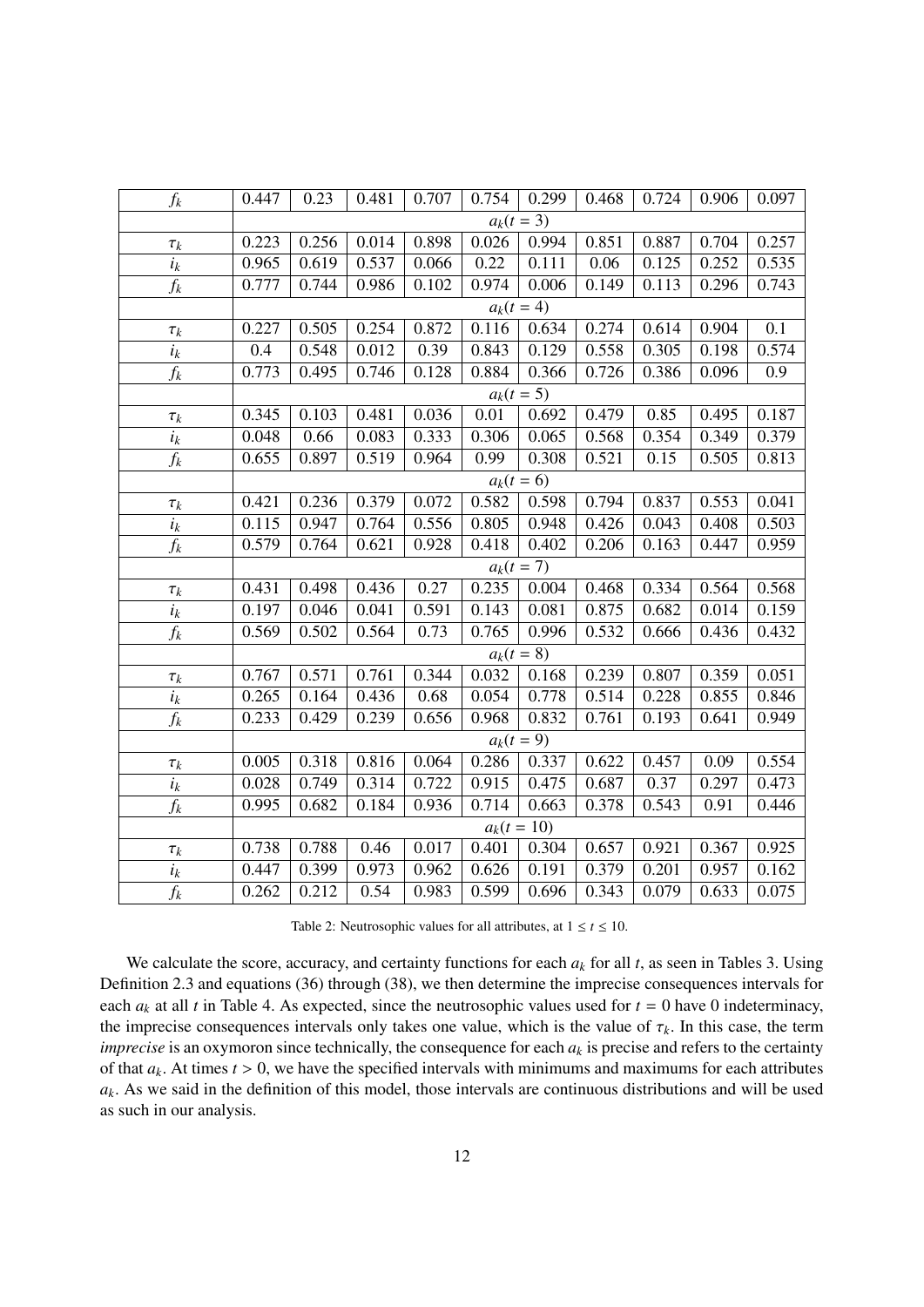| <b>Function</b> | Attributes $(a_k)$ |          |          |                  |                |              |                      |          |                |          |  |
|-----------------|--------------------|----------|----------|------------------|----------------|--------------|----------------------|----------|----------------|----------|--|
|                 | $a_1$              | $a_2$    | $a_3$    | $\mathfrak{a}_4$ | a <sub>5</sub> | $a_6$        | $\ensuremath{a_{7}}$ | $a_8$    | a <sub>9</sub> | $a_{10}$ |  |
|                 |                    |          |          |                  | $a_k(t=0)$     |              |                      |          |                |          |  |
| $\sigma(a_k)$   | 0.721              | 0.827    | 0.433    | 0.505            | 0.98           | 0.677        | 0.71                 | 0.429    | 0.95           | 0.756    |  |
| $\alpha(a_k)$   | 0.162              | 0.48     | $-0.702$ | $-0.484$         | 0.94           | 0.03         | 0.13                 | $-0.712$ | 0.85           | 0.268    |  |
| $v(a_k)$        | 0.581              | 0.74     | 0.149    | 0.258            | 0.97           | 0.515        | 0.565                | 0.144    | 0.925          | 0.634    |  |
|                 |                    |          |          |                  | $a_k(t = 1)$   |              |                      |          |                |          |  |
| $\sigma(a_k)$   | 0.797              | 0.47     | 0.5      | 0.306            | 0.669          | 0.896        | 0.32                 | 0.05     | 0.315          | 0.481    |  |
| $\alpha(a_k)$   | 0.826              | 0.272    | 0.248    | $-0.252$         | 0.008          | 0.978        | $-0.058$             | $-0.982$ | $-0.3$         | $-0.046$ |  |
| $v(a_k)$        | 0.913              | 0.636    | 0.624    | 0.374            | 0.504          | 0.989        | 0.471                | 0.009    | 0.35           | 0.477    |  |
|                 |                    |          |          |                  | $a_k(t = 2)$   |              |                      |          |                |          |  |
| $\sigma(a_k)$   | 0.38               | 0.805    | 0.362    | 0.263            | 0.316          | 0.676        | 0.427                | 0.319    | 0.235          | 0.924    |  |
| $\alpha(a_k)$   | 0.106              | 0.54     | 0.038    | $-0.414$         | $-0.508$       | 0.402        | 0.064                | $-0.448$ | $-0.812$       | 0.806    |  |
| $v(a_k)$        | 0.553              | 0.77     | 0.519    | 0.293            | 0.246          | 0.701        | 0.532                | 0.276    | 0.094          | 0.903    |  |
|                 |                    |          |          |                  | $a_k(t = 3)$   |              |                      |          |                |          |  |
| $\sigma(a_k)$   | 0.16               | 0.298    | 0.164    | 0.91             | 0.277          | 0.959        | 0.881                | 0.883    | 0.719          | 0.326    |  |
| $\alpha(a_k)$   | $-0.554$           | $-0.488$ | $-0.972$ | 0.796            | $-0.948$       | 0.988        | 0.702                | 0.774    | 0.408          | $-0.486$ |  |
| $v(a_k)$        | 0.223              | 0.256    | 0.014    | 0.898            | 0.026          | 0.994        | 0.851                | 0.887    | 0.704          | 0.257    |  |
|                 |                    |          |          |                  | $a_k(t = 4)$   |              |                      |          |                |          |  |
| $\sigma(a_k)$   | 0.351              | 0.487    | 0.499    | 0.785            | 0.13           | 0.713        | 0.33                 | 0.641    | 0.87           | 0.209    |  |
| $\alpha(a_k)$   | $-0.546$           | 0.01     | $-0.492$ | 0.744            | $-0.768$       | 0.268        | $-0.452$             | 0.228    | 0.808          | $-0.8$   |  |
| $v(a_k)$        | 0.227              | 0.505    | 0.254    | 0.872            | 0.116          | 0.634        | 0.274                | 0.614    | 0.904          | 0.1      |  |
|                 | $a_k(t = 5)$       |          |          |                  |                |              |                      |          |                |          |  |
| $\sigma(a_k)$   | 0.547              | 0.182    | 0.626    | 0.246            | 0.238          | 0.773        | 0.463                | 0.782    | 0.547          | 0.332    |  |
| $\alpha(a_k)$   | $-0.31$            | $-0.794$ | $-0.038$ | $-0.928$         | $-0.98$        | 0.384        | $-0.042$             | 0.7      | $-0.01$        | $-0.626$ |  |
| $v(a_k)$        | 0.345              | 0.103    | 0.481    | 0.036            | 0.01           | 0.692        | 0.479                | 0.85     | 0.495          | 0.187    |  |
|                 |                    |          |          |                  | $a_k(t = 6)$   |              |                      |          |                |          |  |
| $\sigma(a_k)$   | 0.576              | 0.175    | 0.331    | 0.196            | 0.453          | 0.416        | 0.721                | 0.877    | 0.566          | 0.193    |  |
| $\alpha(a_k)$   | $-0.158$           | $-0.528$ | $-0.242$ | $-0.856$         | 0.164          | 0.196        | 0.588                | 0.674    | 0.106          | $-0.918$ |  |
| $v(a_k)$        | 0.421              | 0.236    | 0.379    | 0.072            | 0.582          | 0.598        | 0.794                | 0.837    | 0.553          | 0.041    |  |
|                 |                    |          |          |                  | $a_k(t = 7)$   |              |                      |          |                |          |  |
| $\sigma(a_k)$   | 0.555              | 0.65     | 0.61     | 0.316            | 0.442          | 0.309        | 0.354                | 0.329    | 0.705          | 0.659    |  |
| $\alpha(a_k)$   | $-0.138$           | $-0.004$ | $-0.128$ | $-0.46$          | $-0.53$        | $-0.992$     | $-0.064$             | $-0.332$ | 0.128          | 0.136    |  |
| $v(a_k)$        | 0.431              | 0.498    | 0.436    | 0.27             | 0.235          | 0.004        | 0.468                | 0.334    | 0.564          | 0.568    |  |
|                 |                    |          |          |                  |                | $a_k(t = 8)$ |                      |          |                |          |  |
| $\sigma(a_k)$   | 0.756              | 0.659    | 0.695    | 0.336            | 0.337          | 0.186        | 0.321                | 0.795    | 0.288          | 0.085    |  |
| $\alpha(a_k)$   | 0.534              | 0.142    | 0.522    | $-0.312$         | $-0.936$       | $-0.664$     | $-0.522$             | 0.614    | $-0.282$       | $-0.898$ |  |
| $v(a_k)$        | 0.767              | 0.571    | 0.761    | 0.344            | 0.032          | 0.168        | 0.239                | 0.807    | 0.359          | 0.051    |  |
|                 |                    |          |          |                  | $a_k(t = 9)$   |              |                      |          |                |          |  |
| $\sigma(a_k)$   | 0.327              | 0.296    | 0.773    | 0.135            | 0.219          | 0.4          | 0.519                | 0.515    | 0.294          | 0.545    |  |
| $\alpha(a_k)$   | $-0.99$            | $-0.364$ | 0.632    | $-0.872$         | $-0.428$       | $-0.326$     | 0.244                | $-0.086$ | $-0.82$        | 0.108    |  |
| $v(a_k)$        | 0.005              | 0.318    | 0.816    | 0.064            | 0.286          | 0.337        | 0.622                | 0.457    | 0.09           | 0.554    |  |
|                 |                    |          |          |                  | $a_k(t = 10)$  |              |                      |          |                |          |  |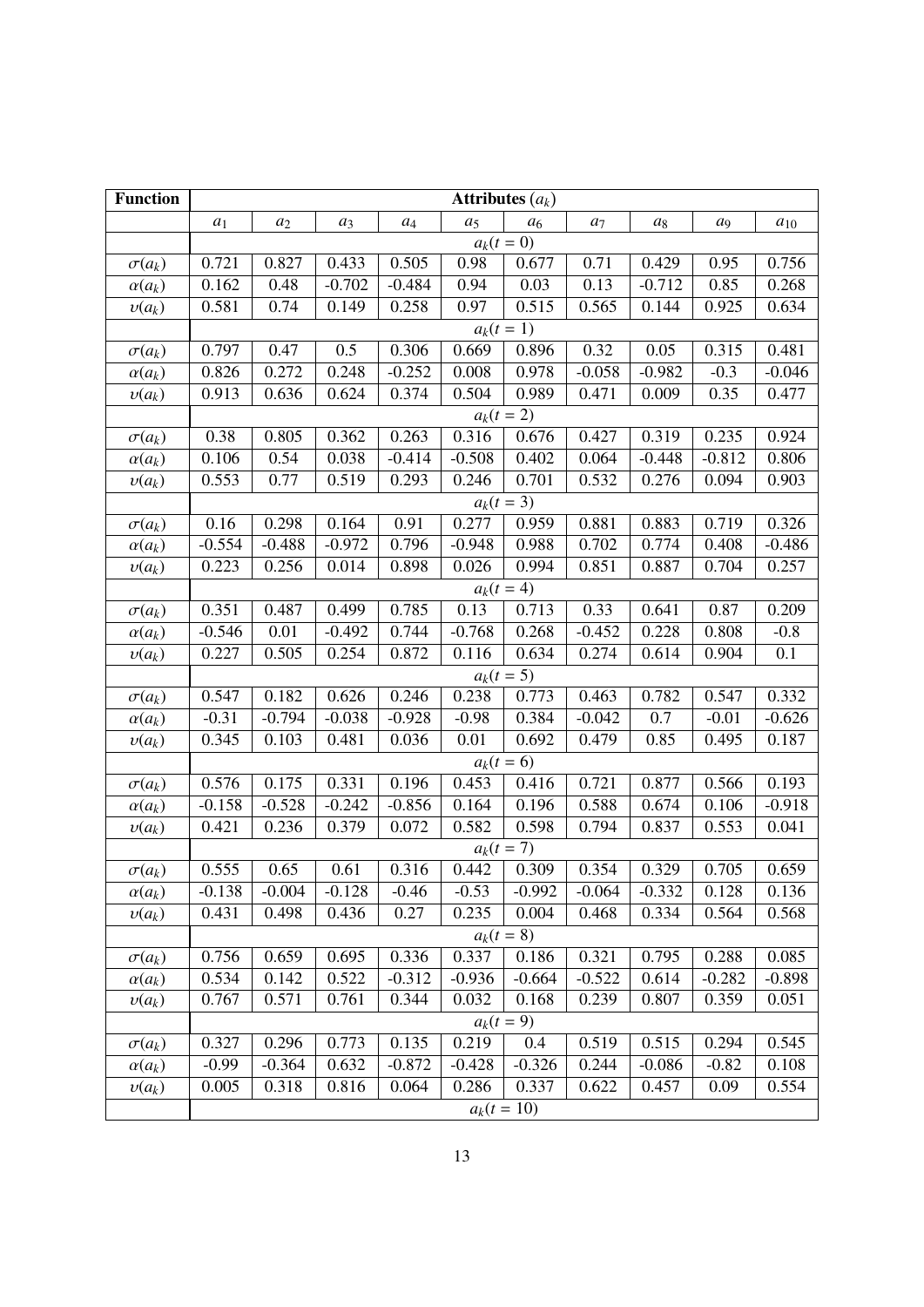| $\sigma(a_k)$ | 0.676 | 0.726 | 0.316   | 0.024    | 0.392    | 0.472    | 0.645 | 0.88  | 0.259    | 0.896 |
|---------------|-------|-------|---------|----------|----------|----------|-------|-------|----------|-------|
| $\alpha(a_k)$ | 0.476 | 0.576 | $-0.08$ | $-0.966$ | $-0.198$ | $-0.392$ | 0.314 | 0.842 | $-0.266$ | 0.85  |
| $v(a_k)$      | 0.738 | 0.788 | 0.46    | 0.017    | 0.401    | 0.304    | 0.657 | 0.921 | 0.367    | 0.925 |
|               |       |       |         |          |          |          |       |       |          |       |

Table 3: Score ( $\alpha$ ), accuracy ( $\sigma$ ), and certainty (*v*) functions for all attributes' SVNSs, at time  $t \in [0, 10]$ .

|                | Imprecise Consequences Set $(S_a)$ of Strategies Set S |                |                             |                            |
|----------------|--------------------------------------------------------|----------------|-----------------------------|----------------------------|
| $s_{q_1}$      | $S_{q_2}$                                              | $S_{q_3}$      | $S_{q_4}$                   | $s_{q_5}$                  |
| $s_{q_6}$      | $s_{q_7}$                                              | $s_{q_8}$      | $s_{q9}$                    | $s_{q_{10}}$               |
|                |                                                        | $t=0$          |                             |                            |
| 0.581          | 0.74                                                   | 0.149          | 0.258                       | 0.97                       |
| 0.515          | 0.565                                                  | 0.144          | 0.925                       | 0.634                      |
|                |                                                        | $t=1$          |                             |                            |
| [0.753, 0.797] | [0.47, 0.711]                                          | [0.5, 0.666]   | [0.306, 0.526]              | [0.336, 0.669]             |
| [0.756, 0.896] | [0.32, 0.641]                                          | [0.05, 0.295]  | [0.315, 0.485]              | [0.481, 0.489]             |
|                |                                                        | $t=2$          |                             |                            |
| [0.38, 0.691]  | [0.555, 0.805]                                         | [0.362, 0.663] | [0.263, 0.461]              | [0.316, 0.345]             |
| [0.592, 0.676] | [0.427, 0.615]                                         | [0.319, 0.383] | [0.223, 0.235]              | [0.613, 0.924]             |
|                |                                                        | $t = 3$        |                             |                            |
| [0.16, 0.47]   | [0.298, 0.377]                                         | [0.164, 0.188] | [0.621, 0.91]               | [0.091, 0.277]             |
| [0.7, 0.959]   | [0.587, 0.881]                                         | [0.633, 0.883] | [0.553, 0.719]              | [0.326, 0.35]              |
|                |                                                        | $t = 4$        |                             |                            |
| [0.285, 0.351] | [0.487, 0.519]                                         | [0.173, 0.499] | [0.711, 0.785]              | $\overline{[0.13, 0.358]}$ |
| [0.466, 0.713] | [0.33, 0.369]                                          | [0.511, 0.641] | [0.669, 0.87]               | [0.209, 0.258]             |
|                |                                                        | $t = 5$        |                             |                            |
| [0.246, 0.547] | [0.182, 0.289]                                         | [0.348, 0.626] | [0.135, 0.246]              | [0.109, 0.238]             |
| [0.483, 0.773] | [0.463, 0.509]                                         | [0.685, 0.782] | [0.446, 0.547]              | [0.251, 0.332]             |
|                |                                                        | $t=6$          |                             |                            |
| [0.319, 0.576] | [0.175, 0.473]                                         | [0.331, 0.507] | $\overline{[0.196, 0.233]}$ | [0.453, 0.656]             |
| [0.416, 0.715] | [0.671, 0.721]                                         | [0.572, 0.877] | [0.505, 0.566]              | [0.193, 0.195]             |
|                |                                                        | $t = 7$        |                             |                            |
| [0.353, 0.555] | [0.347, 0.65]                                          | [0.304, 0.61]  | [0.316, 0.377]              | [0.204, 0.442]             |
| [0.03, 0.309]  | [0.354, 0.604]                                         | [0.329, 0.45]  | [0.381, 0.705]              | [0.432, 0.659]             |
|                |                                                        | $t=8$          |                             |                            |
| [0.6, 0.756]   | [0.435, 0.659]                                         | [0.653, 0.695] | [0.336, 0.456]              | [0.039, 0.337]             |
| [0.186, 0.371] | [0.321, 0.331]                                         | [0.614, 0.795] | [0.288, 0.524]              | [0.085, 0.316]             |
|                |                                                        | $t = 9$        |                             |                            |
| [0.013, 0.327] | [0.296, 0.462]                                         | [0.649, 0.773] | [0.135, 0.283]              | [0.219, 0.496]             |
| [0.383, 0.4]   | [0.519, 0.644]                                         | [0.428, 0.515] | [0.159, 0.294]              | [0.527, 0.545]             |
|                |                                                        | $t=10$         |                             |                            |
| [0.641, 0.676] | [0.658, 0.726]                                         | [0.316, 0.631] | [0.024, 0.332]              | [0.392, 0.476]             |
| [0.266, 0.472] | [0.564, 0.645]                                         | [0.681, 0.88]  | [0.259, 0.564]              | [0.671, 0.896]             |

Table 4: Imprecise consequence intervals for all attributes' SVNSs, at time  $t \in [0, 10]$ .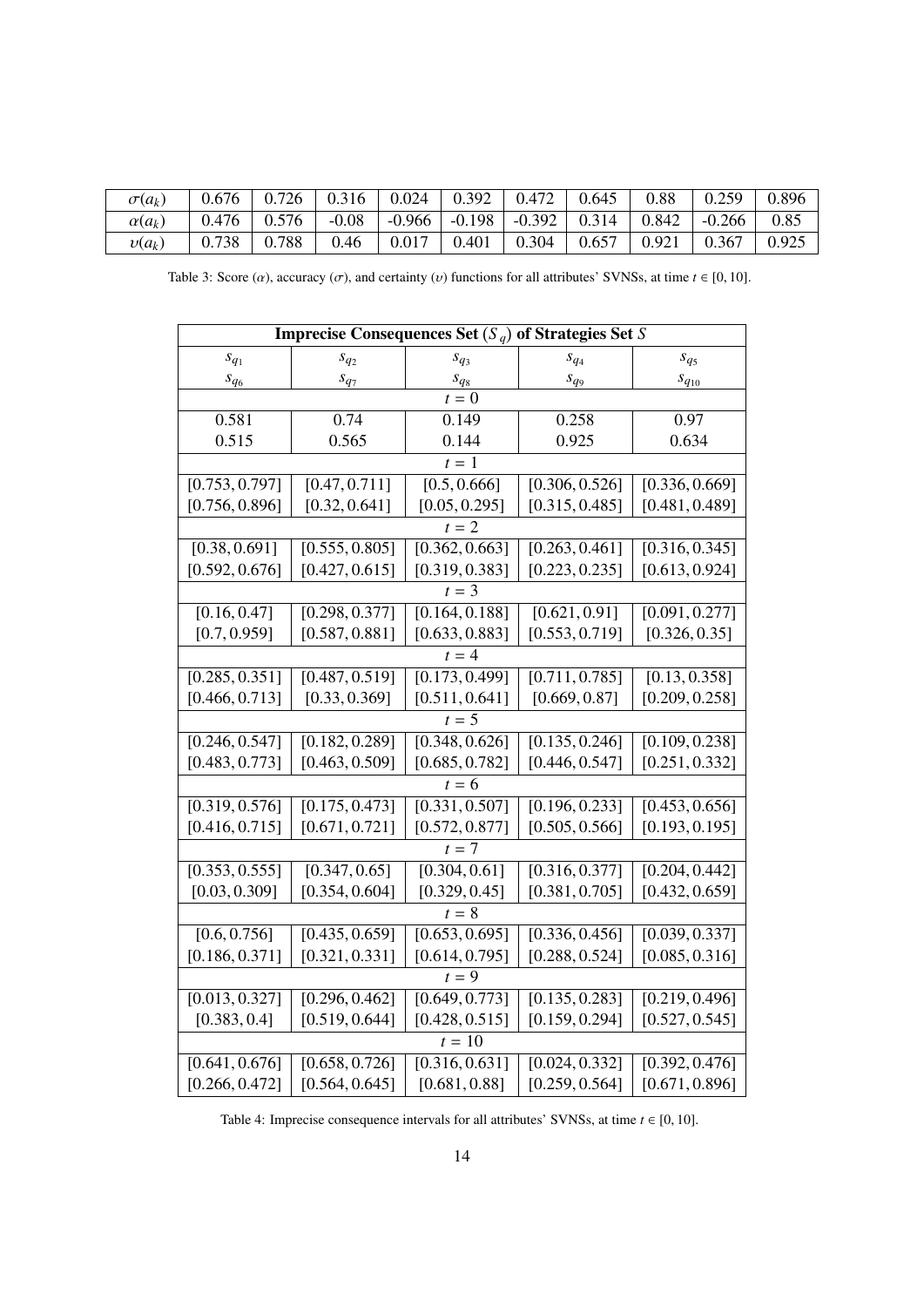#### *3.2. Approximation-based approach*

In Definition 2.4, and remarks 2.2 and 2.3, we introduced the concept of reverse indeterminate SVNS and imprecise consequence interval for each attribute. These are critical in determining one of the two endpoints in the imprecise intervals for each  $a_k$  at time *t* when  $i_{k_t} > i_{k_t}$ . We also determined that, for distinct  $k_l \in [1, m]$  at time *t* having  $[s^L(t), s^U(t)] \subset [s^L(t), s^U(t)]$  where  $i_t = \min(i, i_t)$  and  $i_t = \min(i, i_t)$  $k, l \in [1, m]$ , at time t, having  $[s_k^L(t), s_k^U(t)] \subseteq [s_l^L(t), s_l^U(t)]$  where  $i_{k_t} = \min(i_k, i_k)$  and  $i_{l_t} = \min(i_l, i_l)$ <br>leads to the conclusion that  $a_k \le a_k$  from an attribute scoring standpoint. Depending on the amount of leads to the conclusion that  $a_k \le a_l$  from an attribute scoring standpoint. Depending on the amount of objectives and attributes being present, drawing such conclusion can be a tough task for a fairly large amount of attributes. Thus, we describe the following approximation-based approach to help determine the most desirable attribute(s) at time *t*. We assume that each imprecise consequence interval is a normal distribution, and we look at the median of each distribution at time  $t$  (Table 5). Once again, at time  $t = 0$ , we had both endpoints being equal; therefore, for  $t = 0$ , we just take that  $\tau$  value. The  $s\bar{q}_k$  values in Table 5<br>are then normalized to generate each attribute weight value at time t, with the sum of all as at time are then normalized to generate each attribute weight value at time *t*, with the sum of all *a<sup>k</sup>* at time *t* being equal to 1 (See Table 6). If determining which attribute to prioritize at time *t* is indeed the goal for the decision-maker, then the  $\hat{s}_{q_k}$  results in Table 6 can be used to assign attribute weights based on their imprecise consequence values. As a result, to obtain the  $s_{q_k}$  values in Table 6, at each *t*, with  $m = 10$  and  $k \in [1, m]$ , we use

$$
\hat{sq}_k = \frac{\bar{sq}_k}{\sum\limits_{k=1}^m \bar{sq}_k}.\tag{53}
$$

| <b>Time</b> $(t)$ |           |             | <b>Imprecise Consequence Median Values</b> $(s_{q_k})$ for $a_k$ at Time t |             |           |           |             |           |             |                |
|-------------------|-----------|-------------|----------------------------------------------------------------------------|-------------|-----------|-----------|-------------|-----------|-------------|----------------|
|                   | $s_{q_1}$ | $s_{q_2}^-$ | $s_{q_3}^-$                                                                | $s_{q_4}^-$ | $s_{q_5}$ | $s_{q_6}$ | $s_{q_7}^-$ | $S_{q_8}$ | $s_{q_9}^-$ | $s_{q_{10}}^-$ |
| $t=0$             | 0.581     | 0.74        | 0.149                                                                      | 0.258       | 0.97      | 0.515     | 0.565       | 0.144     | 0.925       | 0.634          |
| $t=1$             | 0.775     | 0.59        | 0.583                                                                      | 0.416       | 0.503     | 0.826     | 0.481       | 0.172     | 0.4         | 0.485          |
| $t=2$             | 0.536     | 0.68        | 0.512                                                                      | 0.362       | 0.33      | 0.634     | 0.521       | 0.351     | 0.229       | 0.768          |
| $t=3$             | 0.315     | 0.338       | 0.176                                                                      | 0.766       | 0.184     | 0.829     | 0.734       | 0.758     | 0.636       | 0.338          |
| $t = 4$           | 0.318     | 0.503       | 0.336                                                                      | 0.748       | 0.244     | 0.59      | 0.35        | 0.576     | 0.77        | 0.233          |
| $t=5$             | 0.396     | 0.236       | 0.487                                                                      | 0.19        | 0.174     | 0.628     | 0.486       | 0.734     | 0.497       | 0.292          |
| $t=6$             | 0.448     | 0.324       | 0.419                                                                      | 0.215       | 0.554     | 0.566     | 0.696       | 0.724     | 0.536       | 0.194          |
| $t=7$             | 0.454     | 0.498       | 0.457                                                                      | 0.347       | 0.323     | 0.169     | 0.479       | 0.39      | 0.543       | 0.546          |
| $t=8$             | 0.678     | 0.547       | 0.674                                                                      | 0.396       | 0.188     | 0.278     | 0.326       | 0.704     | 0.406       | 0.2            |
| $t=9$             | 0.17      | 0.379       | 0.711                                                                      | 0.209       | 0.358     | 0.392     | 0.582       | 0.472     | 0.226       | 0.536          |
| $t = 10$          | 0.659     | 0.692       | 0.474                                                                      | 0.178       | 0.434     | 0.369     | 0.604       | 0.78      | 0.412       | 0.784          |

Table 5: Imprecise consequence intervals medians for at time *t*, for each *a<sup>k</sup>* .

| <b>Time</b> $(t)$ |           |           |                 |           |           |           | <b>Imprecise Consequence Weighted Values</b> $(s_{a_k})$ for $a_k$ at Time t |          |           |              | m<br>$\hat{s_{q_k}}$<br>$k = 1$ |
|-------------------|-----------|-----------|-----------------|-----------|-----------|-----------|------------------------------------------------------------------------------|----------|-----------|--------------|---------------------------------|
|                   | $s_{q_1}$ | $S_{q_2}$ | $\hat{s_{q_3}}$ | $S_{q_4}$ | $S_{q_5}$ | $S_{q_6}$ | $\hat{S_{q}}_7$                                                              | $S_{q8}$ | $S_{q_9}$ | $s_{q_{10}}$ |                                 |
| $t=0$             | 0.106     | 0.135     | 0.027           | 0.047     | 0.177     | 0.094     | 0.103                                                                        | 0.026    | 0.169     | 0.116        | 1.00                            |
| $t=1$             | 0.148     | 0.113     | 0.111           | 0.08      | 0.096     | 0.158     | 0.092                                                                        | 0.033    | 0.076     | 0.093        | 1.00                            |
| $t=2$             | 0.109     | 0.138     | 0.104           | 0.074     | 0.067     | 0.129     | 0.106                                                                        | 0.071    | 0.047     | 0.156        | 1.00                            |
| $t=3$             | 0.062     | 0.067     | 0.035           | 0.151     | 0.036     | 0.163     | 0.145                                                                        | 0.149    | 0.125     | 0.067        | 1.00                            |
| $t = 4$           | 0.068     | 0.108     | 0.072           | 0.16      | 0.052     | 0.126     | 0.075                                                                        | 0.123    | 0.165     | 0.05         | 1.00                            |
| $t=5$             | 0.096     | 0.057     | 0.118           | 0.046     | 0.042     | 0.152     | 0.118                                                                        | 0.178    | 0.121     | 0.071        | 1.00                            |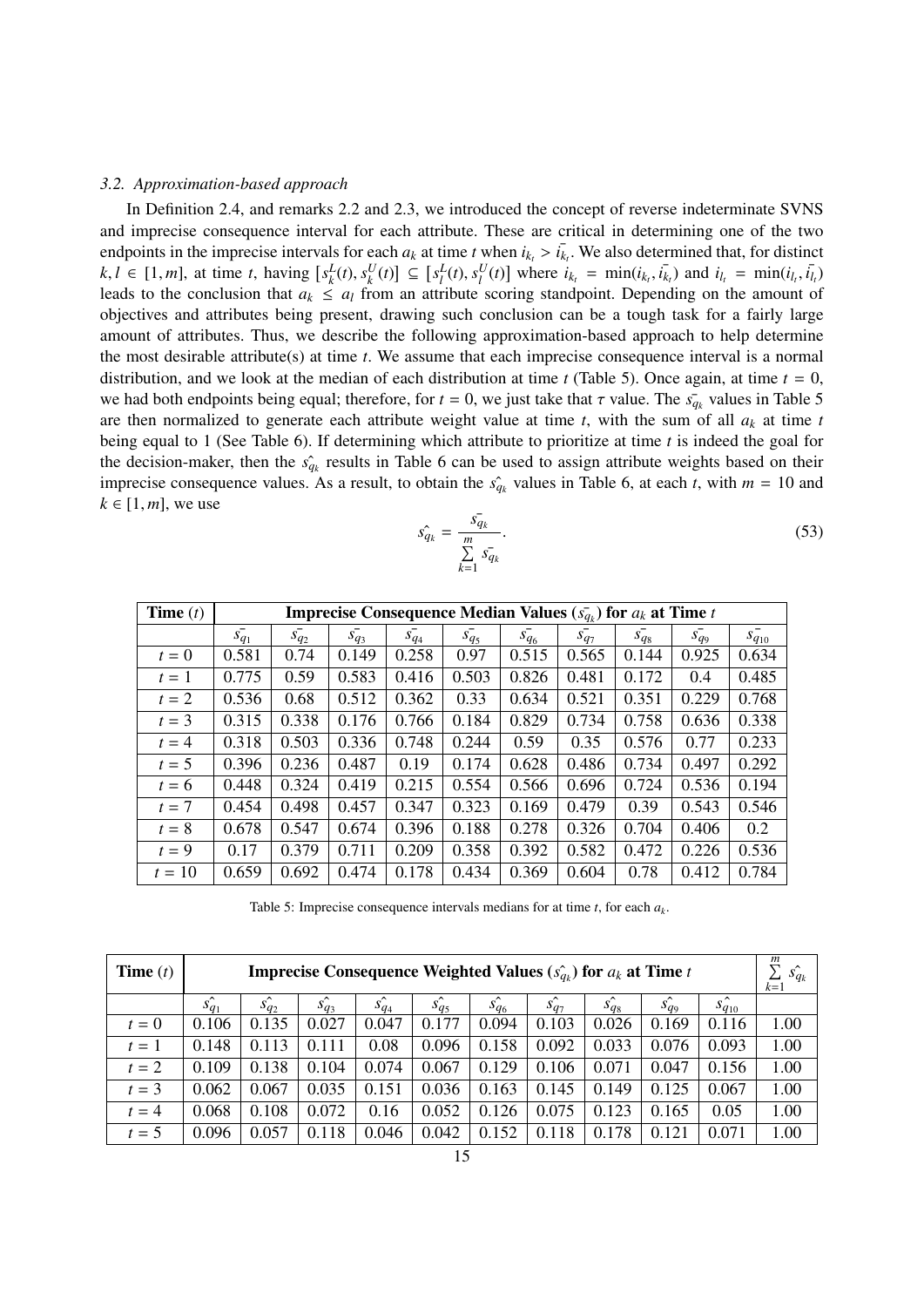| $t=6$    | 0.096 | 0.069                           | 0.09                                                                                 |      |                                    |                                                        |                   |                                             | $\mid$ 0.046 $\mid$ 0.118 $\mid$ 0.121 $\mid$ 0.149 $\mid$ 0.155 $\mid$ 0.115 $\mid$ 0.041 $\mid$ | 1.00     |
|----------|-------|---------------------------------|--------------------------------------------------------------------------------------|------|------------------------------------|--------------------------------------------------------|-------------------|---------------------------------------------|---------------------------------------------------------------------------------------------------|----------|
| $t=7$    | 0.108 | $\vert 0.118 \vert 0.109 \vert$ |                                                                                      |      |                                    | $\vert 0.083 \vert 0.077 \vert 0.04 \vert 0.114 \vert$ | $0.093 \pm 0.129$ |                                             | 0.13                                                                                              | $1.00\,$ |
| $t = 8$  | 0.154 | $\mid 0.124 \mid$               | 0.153                                                                                | 0.09 |                                    | $\vert 0.043 \vert 0.063 \vert 0.074 \vert$            | 0.16              | $\pm 0.092$                                 | 0.045                                                                                             | 1.00     |
| $t=9$    | 0.042 |                                 | $\mid$ 0.094 $\mid$ 0.176 $\mid$ 0.052 $\mid$ 0.089 $\mid$ 0.097 $\mid$ 0.144 $\mid$ |      |                                    |                                                        |                   | $\vert 0.117 \vert 0.056 \vert 0.133 \vert$ |                                                                                                   | 1.00     |
| $t = 10$ | 0.122 | 0.128                           | 0.088                                                                                |      | $0.033 \mid 0.081 \mid 0.069 \mid$ | 0.112                                                  | 0.145             | $\vert 0.076 \vert 0.146 \vert$             |                                                                                                   | 1.00     |

Table 6: Imprecise consequence weight values at time *t* for each *a<sup>k</sup>* , obtained via the normalization of the imprecise consequence values of  $a_k$  for each  $t$ .

#### *3.3. Interpretation of results and sensitivity analysis*

By corresponding each weight value in Table 6 to its relative attribute, the decision-maker can choose to prioritize directly based on these weight values. Additionally, these values can also be used to perform discounting on each attribute with the end goal being the prioritization of attributes at time *t*. Using discounting, however, is an extra measure for comparing attributes, for the purpose of this paper; so it has been left to the decision-maker's discretion.

At first glance, it is easy to see that at time  $t = 0$ , attribute  $a_5$  would be ranked first, followed closely by attribute  $a_9$ , then by  $a_2$ ,  $a_{10}$ ,  $a_1$ ,  $a_7$ ,  $a_6$ ,  $a_4$ ,  $a_3$ , and  $a_8$ , respectively. Doing the same for  $t = 1$ , the attribute ranking is  $a_6$ ,  $a_1$ ,  $a_2$ ,  $a_3$ ,  $a_5$ ,  $a_{10}$ ,  $a_7$ ,  $a_4$ ,  $a_9$ , and  $a_8$ , respectively. For  $t = 2$ , we have  $a_{10}$ ,  $a_2$ ,  $a_6$ ,  $a_1$ ,  $a_7$ ,  $a_3$ , *a*4, *a*8, *a*5, and *a*9, in that order. The same process is used to determine the ranking or priority for the same attributes at times  $t = 3, \ldots, 10$ .

The approximation-based approach using the medians of the imprecise consequence intervals in Subsection 3.2 gives us an outlet in assigning a weighted value to each attribute because it allows us to bypass the need to compare each imprecise consequence interval with another (See Remark 2.3). That approach, however, does not take into account whether attribute *a<sup>k</sup>* contains a favorable or unfavorable indeterminacy at time *t*. This stems from the fact that the median is the closest to the halfway point between  $s_k^L(t)$  and  $s_k^U(t)$ , therefore that approach does not take into account whether  $i_{k_t} = \min(i_{k_t}, i_{k_t})$  (favorable indetermi- $\kappa_k$  (b), and the maximum dependence of the material determinacy). We know that each  $[s_k^L(t), s_k^U(t)]$  is a continuous<br>distribution so we denote  $c_k = ds$  (e.g.s. an arbitrary infinitesimal variation from the median s. (t) su distribution, so we denote  $\epsilon_{k_t} = ds_{q_k(t)}$  as an arbitrary infinitesimal variation from the median  $s_{q_k}(t)$  such that  $s_{q_k}(t) - \epsilon_{k_t} \leq s_{q_k}(t) \leq s_{q_k}(t) + \epsilon_{k_t}$ , at time t. Thus, we recompute the weighted values  $(s_{q_k})$  using

$$
\hat{s_{q_k}} = \begin{cases}\n\frac{\bar{s_{q_k}} + \epsilon_{k_t}}{m}, & \text{if } i_{k_t} = \min(i_{k_t}, i_{k_t}); \\
\sum_{k=1}^{n} \bar{s_{q_k}} \\
\frac{\bar{s_{q_k}} - \epsilon_{k_t}}{m}, & \text{otherwise.} \\
\sum_{k=1}^{m} \bar{s_{q_k}}\n\end{cases}
$$
\n(54)

For simplicity, we use the same  $\epsilon_{k_t}$  throughout  $t = 1, \ldots, 10$ . However, it is normal to envision a case where the decision-maker would choose a different  $\epsilon$ , value as t progresses on Moreover, since at  $t = 0$ , ther the decision-maker would choose a different  $\epsilon_{k_t}$  value as *t* progresses on. Moreover, since at  $t = 0$ , there is no imprecise consequence interval for any of the attributes (See Table 4), the newly computed values only affect the previous weighted values in Table 6 from time  $t = 1$  through  $t = 10$ . Those newly computed weighted values are then reflected in Table 7 using  $\epsilon_{k} = 0.1$ .

|  | <b>Time</b> | <b>Imprecise Consequence Weighted Values</b> $(s_{q_k})$ for $a_k$ at Future t | m |
|--|-------------|--------------------------------------------------------------------------------|---|
|--|-------------|--------------------------------------------------------------------------------|---|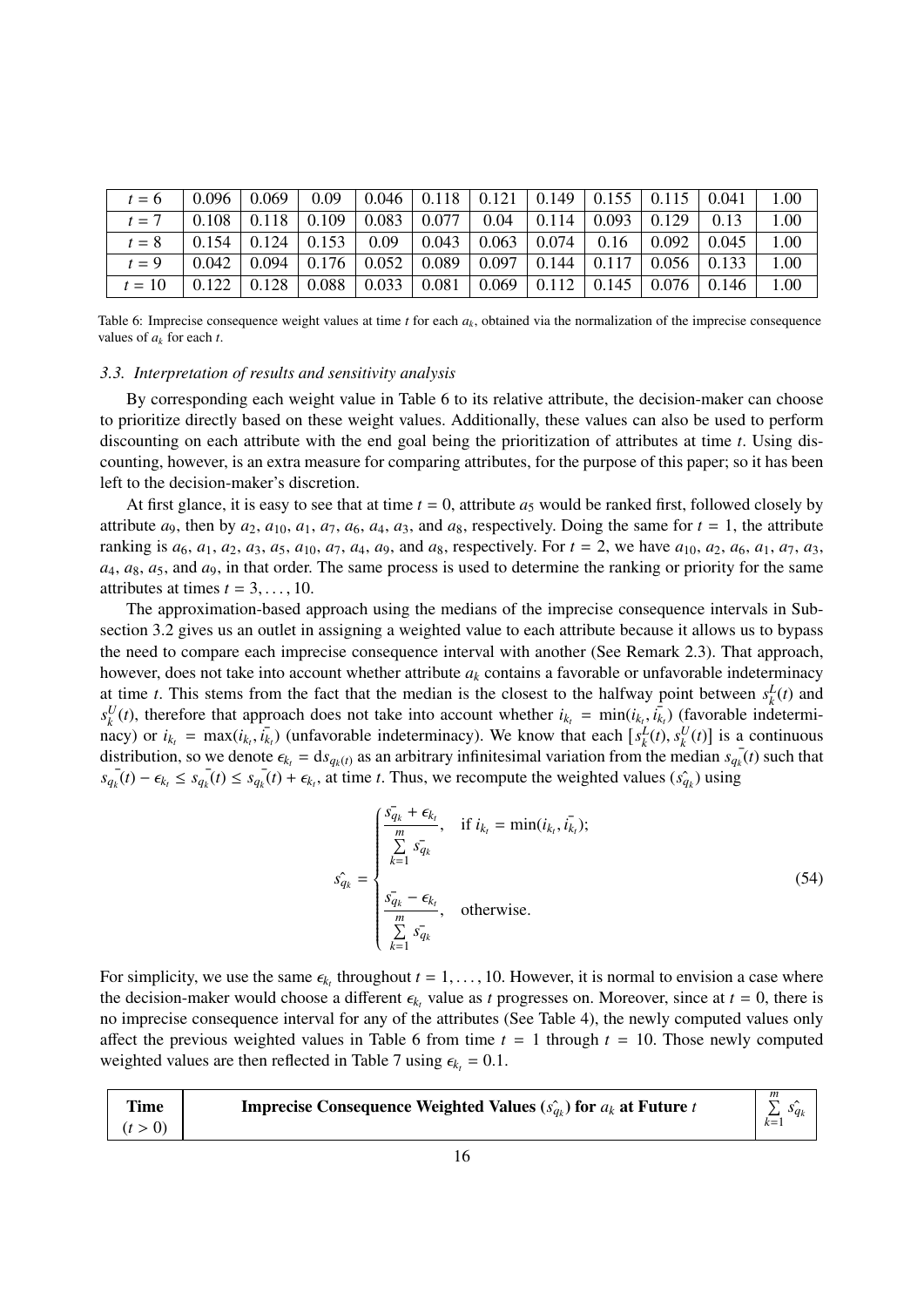|          | $s_{q_1}$ | $s_{q_2}$ | $s_{q_3}$ | $s_{q_4}$ | $s_{q_5}$ | $s_{q_6}$ | $s_{q_7}$ | $s_{q_8}$ | $s_{q_9}$ | $s_{q_{10}}^{\wedge}$ |       |
|----------|-----------|-----------|-----------|-----------|-----------|-----------|-----------|-----------|-----------|-----------------------|-------|
| $t=1$    | 0.167     | 0.094     | 0.092     | 0.06      | 0.115     | 0.177     | 0.073     | 0.014     | 0.057     | 0.074                 | 0.923 |
| $t=2$    | 0.089     | 0.158     | 0.084     | 0.053     | 0.047     | 0.149     | 0.086     | 0.051     | 0.067     | 0.176                 | 0.96  |
| $t=3$    | 0.042     | 0.047     | 0.015     | 0.171     | 0.056     | 0.183     | 0.164     | 0.169     | 0.145     | 0.047                 | 1.039 |
| $t=4$    | 0.09      | 0.086     | 0.093     | 0.182     | 0.031     | 0.148     | 0.054     | 0.145     | 0.186     | 0.028                 | 1.043 |
| $t=5$    | 0.12      | 0.033     | 0.142     | 0.07      | 0.067     | 0.177     | 0.094     | 0.202     | 0.145     | 0.095                 | 1.145 |
| $t=6$    | 0.117     | 0.048     | 0.068     | 0.025     | 0.097     | 0.1       | 0.17      | 0.176     | 0.136     | 0.02                  | 0.957 |
| $t=7$    | 0.132     | 0.142     | 0.132     | 0.059     | 0.101     | 0.064     | 0.09      | 0.069     | 0.153     | 0.154                 | 1.096 |
| $t=8$    | 0.177     | 0.147     | 0.176     | 0.067     | 0.065     | 0.04      | 0.051     | 0.183     | 0.07      | 0.023                 | 0.999 |
| $t=9$    | 0.067     | 0.069     | 0.201     | 0.027     | 0.064     | 0.122     | 0.119     | 0.142     | 0.081     | 0.158                 | 1.05  |
| $t = 10$ | 0.141     | 0.147     | 0.069     | 0.014     | 0.062     | 0.087     | 0.131     | 0.163     | 0.058     | 0.164                 | 1.036 |

Table 7: Imprecise consequence weight values at future time *t* for each  $a_k$ , obtained via adding or subtracting an arbitrary  $\epsilon_{k_l} = 0.1$ <br>from the imprecise consequence interval median for each attribute a, depending o from the imprecise consequence interval median for each attribute  $a_k$ , depending on whether the value of  $i_{k_t}$  is less than 0.5 or not, at time  $t > 0$ at time  $t > 0$ .

Using the results in Table 7, there are no new attribute weighting or ranking for  $t = 0$ , as expected. For  $t = 1$ , we have the attributes in which  $i_{k_t} = \min(i_{k_t}, i_{k_t})$  (i.e.,  $a_6, a_1$ , and  $a_5$ , respectively), then followed by those in which  $i_{k_t} \neq \min(i_{k_t}, i_{k_t})$ , such as  $a_2$ ,  $a_3$ ,  $a_{10}$ ,  $a_7$ ,  $a_4$ ,  $a_9$ , and  $a_8$ , in that order. For  $t = 2$ , we have  $a_{10}$ ,  $a_2$ ,  $a_6$ ,  $a_1$ ,  $a_7$ ,  $a_3$ ,  $a_9$ ,  $a_4$ ,  $a_8$ , and  $a_5$ , in that order. The same process is repeated to determine the rankings at times  $t = 3, ..., 10$ .

As expected, our first observation is that when  $i_{k_t} = \min(i_{k_t}, i_{k_t})$ , attributes with largest  $\tau_{k_t}$  and smallest calves vield a larger s<sup>2</sup> than those that do not. Moreover, we can see that when two or more attributes  $i_{k_t}$  values yield a larger  $\hat{s_{q_k}}$  than those that do not. Moreover, we can see that when two or more attributes contain  $i_{k_t} \neq \min(i_{k_t}, i_{k_t})$ , priority is given to the one(s) with the largest  $\tau_{k_t}$ . This new ranking aligns more with Remark 2.3 than the approximation-based approach of just using the normalized weights of the median with Remark 2.3 than the approximation-based approach of just using the normalized weights of the median values of the imprecise consequence intervals (Table 6). For instance, at  $t = 4$ ,  $a_4$  has  $i_k$  = 0.39 while  $i_k$ for  $a_9$  is 0.198; we also can see that  $[0.711, 0.785] \subseteq [0.669, 0.87]$ , and according to both Remark 2.3 and the  $\hat{s}_{q_k}$  values obtained in Table 7, we observe that  $a_9$  would be ranked just ahead of  $a_4$ . As a result, where applicable, either Remark 2.3 or the approach in Table 7 can be used to determine with attribute has the most impactful strategy between any given set of attributes, at a specific time in the future. The challenge, in applying the approach in Table 7, is how to determine which  $\epsilon_{k_t}$  is best to facilitate prioritizing<br>attributes with fouorable indeterminecy over those with unfouorable indeterminecy. The standard deviati attributes with favorable indeterminacy over those with unfavorable indeterminacy. The standard deviations from the imprecise consequence interval medians, at each *<sup>t</sup>* > 0, are 0.178, 0.163, 0.247, 0.189, 0.179, 0.174, 0.11, 0.189, 0.166, and 0.187, respectively. Thus, choosing  $\epsilon_{k} = 0.1$  is a sensible pick. Any pick too small (i.e.,  $\epsilon_k \to 0$ ) would get us right around the median value, which defeats the purpose of establish some bias towards favorable indeterminacy. Any pick too large creates a significant gap between attributes with favorable indeterminacy and those with unfavorable indeterminacy. Ultimately, having the intervals available to the decision-maker empowers him/her in choosing any approximation approach that suits the end-goal of the scenario at hand.

## 4. Future work and discussion

We have developed a DSS computation model for decision-support scenarios where we have *N* objectives with *m* attributes spanning over *n* time-periods. We present each attribute in the form of a single-valued neutrosophic set and performed necessary operations to determine a specific set of strategies in which each attribute's imprecise consequence can be presented as a continuous distribution interval. We proceed with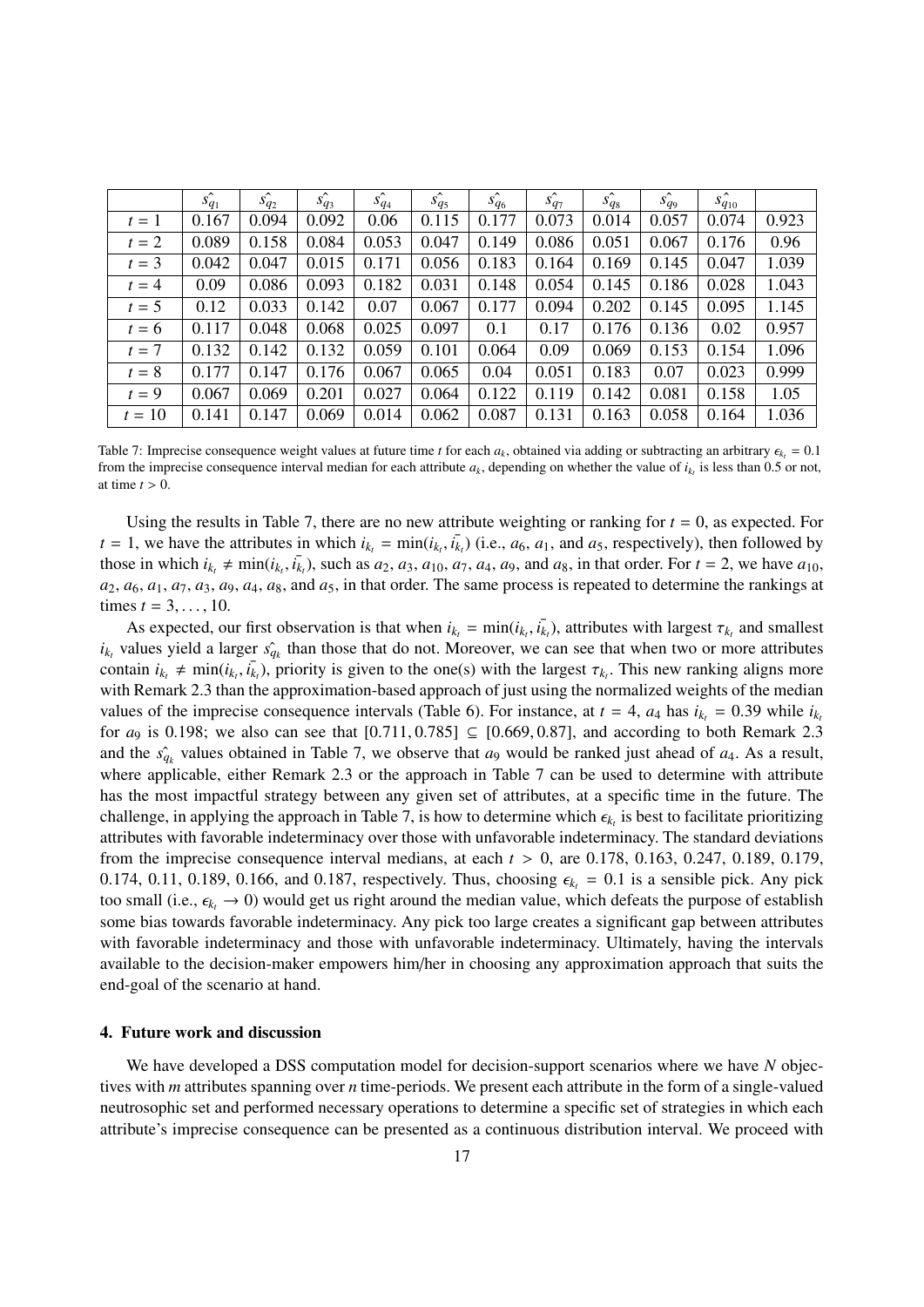defining the model to detect when indeterminacy is favorable or unfavorable, and present approaches that help achieve that bias. We provide a computation example in which the model is used, and conduct a sensitivity analysis on the results. The example seems to have provided a clear application of the model but we are aware that certain areas still need clarification. Such areas, which can be addressed in future discussions regarding this computation model, so far include, but are not limited to:

- 1. Since each imprecise consequence is given in the form of a continuous distribution interval, assuming that the distribution is normal, would the normal density of each interval help establish a trend about each attribute?
- 2. Can the neutrosophic components of an attribute be linked with any property other than how impactful the attribute would be in the future?